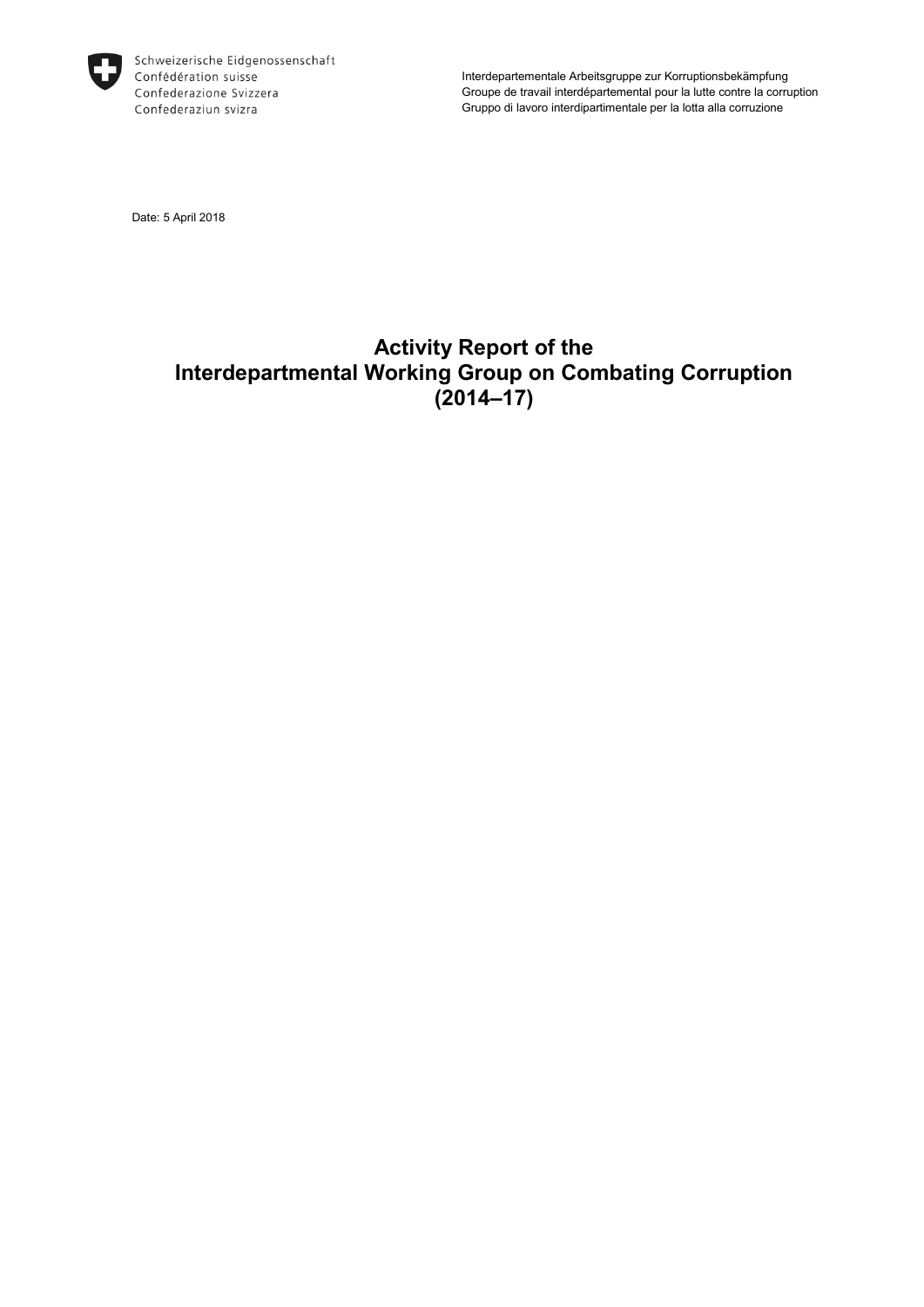## **Table of contents**

| $\mathbf{1}$ . |                                                                                   |  |
|----------------|-----------------------------------------------------------------------------------|--|
| 2.             | Priorities in combating corruption in the 2014-17 reporting period  4             |  |
| 2.1            |                                                                                   |  |
| 2.2            |                                                                                   |  |
| 2.3            |                                                                                   |  |
| 2.4            |                                                                                   |  |
| 2.5            |                                                                                   |  |
| 2.6            |                                                                                   |  |
| 2.7            |                                                                                   |  |
| 2.7.1          | GRECO (Group of States against Corruption of the Council of Europe) 10            |  |
| 2.7.2          | OECD Convention on Combating Bribery of Foreign Public Officials in International |  |
| 2.7.3          |                                                                                   |  |
| 2.7.4          |                                                                                   |  |
| 3.             | Status of implementation of the IDWG core group's recommendations from its        |  |
| 3.1            |                                                                                   |  |
| 3.2            |                                                                                   |  |
| 3.3            |                                                                                   |  |
| 3.4            |                                                                                   |  |
| 3.5            |                                                                                   |  |
| 3.6            |                                                                                   |  |
| 3.7            |                                                                                   |  |
| 3.8            |                                                                                   |  |
| 3.9            |                                                                                   |  |
| 4.             | Assessment of performance and outlook for the future of the IDWG 19               |  |
| 4.1            |                                                                                   |  |
| 4.2            |                                                                                   |  |
| 4.3            |                                                                                   |  |
| 4.4            |                                                                                   |  |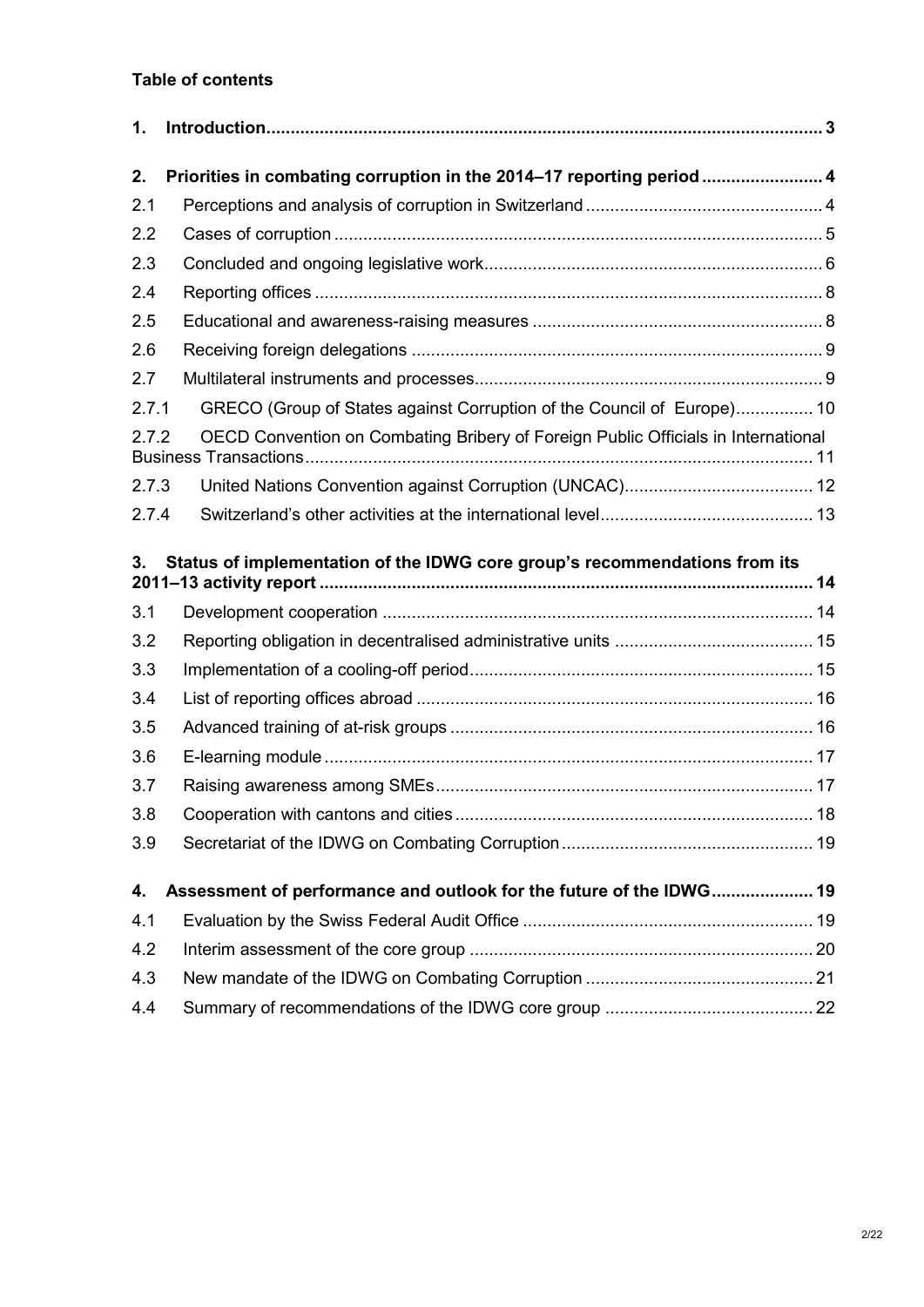## <span id="page-2-0"></span>**1. Introduction**

The reporting period was characterised by a number of major international corruption scandals, some of which affected Switzerland, including the Petrobras, FIFA and 1MDB scandals and the revelations of the 'Panama Papers' and 'Paradise Papers'. At the same time – not least in the face of growing public outrage – governments have become more resolute in acting against corruption. The 2016 London Anti-Corruption Summit provided clear evidence of this, where the issue of corruption at the level of head of state and government throughout the world was addressed for the first time. In addition, in the last two years, the G20 has given prominence to combating corruption and featured the issue in its summit communiqués. Switzerland actively supports these efforts at the policy level and participates in the investigation and prosecution of the above-mentioned corruption cases.

In spite of its highly developed culture of integrity and its stable institutions, Switzerland is not immune to corruption. At federal level, convictions have been handed down in cases of corruption in recent years in the Federal Office for the Environment (FOEN), the State Secretariat for Economic Affairs (SECO) and the Federal Tax Administration (FTA). In addition, there are media reports of a considerable number of pending corruption cases in federal offices and operations. Cantonal, city and communal administrations are not spared either. These cases underscore the need to further develop the structures in place to prevent and defend Switzerland against corruption. The revision of criminal anti-corruption legislation is complete, and a new act on the illicit assets of politically exposed persons has come into force.<sup>1</sup> Further legislation is being drafted concerning public procurement and the protection of employees in the private sector who report irregularities (whistleblowing).

To increase the efficacy of cooperation between the various federal government offices and agencies at different levels, the Federal Council tasked the Federal Department of Foreign Affairs (FDFA) in 2008 with creating an interdepartmental working group on combating corruption (IDWG on Combating Corruption) in response to a recommendation of the Group of States against Corruption (GRECO). A core group headed by the Sectoral Foreign Policies Division (SFPD) of the FDFA Directorate of Political Affairs is responsible for planning the work of the IDWG and for determining its working methods and strategic approach. Other members of the core group come from the Federal Office of Justice (FOJ), the Office of the Attorney General of Switzerland, the Federal Office of Personnel (FOPER), SECO and armasuisse. The FDFA provides the secretariat.

Within the framework of its mandate and limited resources, the IDWG on Combating Corruption aims to strengthen the exchange and flow of information between the different federal offices, cantons, cities, industry, civil society and academia. The IDWG also considers it has a responsibility to signal abuses and risks and, where necessary, suggest changes to Switzerland's anti-corruption framework and instruments.

The IDWG is also mandated to inform the Federal Council and the interested public on a regular basis. The first activity report was presented in March 2011 and the second in October 2014. The current activity report  $(2014-17)^2$  describes progress in the implementation of the recommendations that the core group of the IDWG made in the previous report and the working group's activities in the reporting period, as well as other national and international developments in the area of combating corruption. Lastly, the core group has made new recommendations in the activity report on strengthening Switzerland's anti-corruption framework.

1

<sup>&</sup>lt;sup>1</sup> Federal Act on the Freezing and the Restitution of Illicit Assets held by Foreign Politically Exposed Persons of 18 December 2015 (FIAA; SR 196.1).

<sup>&</sup>lt;sup>2</sup> All activity reports of the IDWG on Combating Corruption are available online at

[https://www.eda.admin.ch/eda/en/home/foreign-policy/financial-centre-economy/corruption/working-group](https://www.eda.admin.ch/eda/en/home/foreign-policy/financial-centre-economy/corruption/working-group-combating-corruption.html)[combating-corruption.html.](https://www.eda.admin.ch/eda/en/home/foreign-policy/financial-centre-economy/corruption/working-group-combating-corruption.html)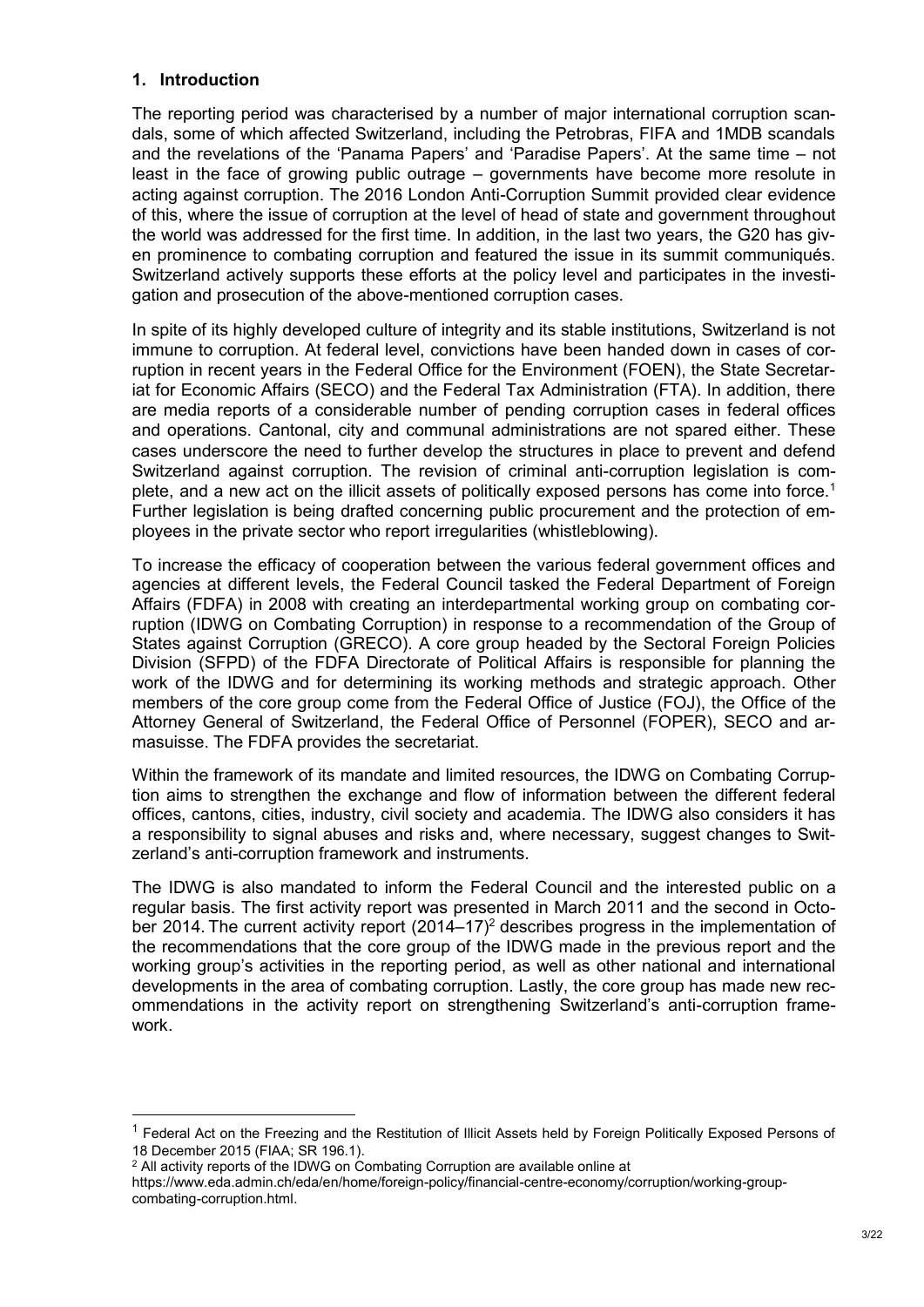## <span id="page-3-0"></span>**2. Priorities in combating corruption in the 2014–17 reporting period**

## <span id="page-3-1"></span>**2.1 Perceptions and analysis of corruption in Switzerland**

Both on a European and on a worldwide comparison Switzerland remains among those countries where corruption is less prevalent. This is confirmed with Switzerland's consistently good rating in Transparency International's Corruptions Perceptions Index: Since the beginning of the rankings Switzerland has never been rated below twelfth place and in the last few years it has climbed to fifth. For only 10% of 'those surveyed in Switzerland was corruption among the three most serious problems that the government should actively deal with, while state efforts to combat corruption are judged to be poor by only 28% of those asked (in other European states except in Scandinavia this percentage is significantly higher).<sup>3</sup> The surveys carried out by Transparency International also show that state authorities in Switzerland in general enjoy a high degree of trust; the judiciary and police rate significantly higher than Parliament, the government and their officials. Trust in business leaders is significantly less pronounced.

Surveys of large companies carried out by Ernst & Young indicate that unethical behaviour in the Swiss private sector is becoming more widely perceived in the general public. To the question 'Are bribery and corrupt methods in business life widespread in this country?' 18% replied 'yes' in the most recent report, while four years earlier it was 10%.<sup>4</sup> It is also worrying to note that Swiss employees are relatively reluctant to report suspected cases of corruption. It seems that fear of personal and professional consequences count more than loyalty towards one's employer.



Table 1: Statistics on criminal convictions in Switzerland, 1986–2016: Number of convictions. Source: FSO

The statistics on criminal convictions complete the picture. In the first three years of the reporting period (2014–16) the Federal Statistical Office recorded only 5 convictions for acceptance of bribes (Art. 322<sup>quater</sup> Swiss Criminal Code), 7 convictions for acceptance of an

<sup>4</sup> Ernst & Young (April 2017): EMEIA Fraud Survey – results for Switzerland. [http://www.ey.com/Publication/vwLUAssets/EY\\_-](http://www.ey.com/Publication/vwLUAssets/EY_-_EMEIA_Fraud_Survey_–_Ergebnisse_Schweiz_April_2017/$FILE/ey-emeia-fraud-survey-ergebnisse-schweiz-april-2017.pdf)

<sup>1</sup> <sup>3</sup> Transparency International (2016): People and Corruption: Europe and Central Asia. Global Corruption Barometer[. https://www.transparency.org/whatwedo/publication/7493.](https://www.transparency.org/whatwedo/publication/7493)

EMEIA\_Fraud\_Survey\_%E2%80%93\_Ergebnisse\_Schweiz\_April\_2017/\$FILE/ey-emeia-fraud-survey[ergebnisse-schweiz-april-2017.pdf](http://www.ey.com/Publication/vwLUAssets/EY_-_EMEIA_Fraud_Survey_–_Ergebnisse_Schweiz_April_2017/$FILE/ey-emeia-fraud-survey-ergebnisse-schweiz-april-2017.pdf) (de).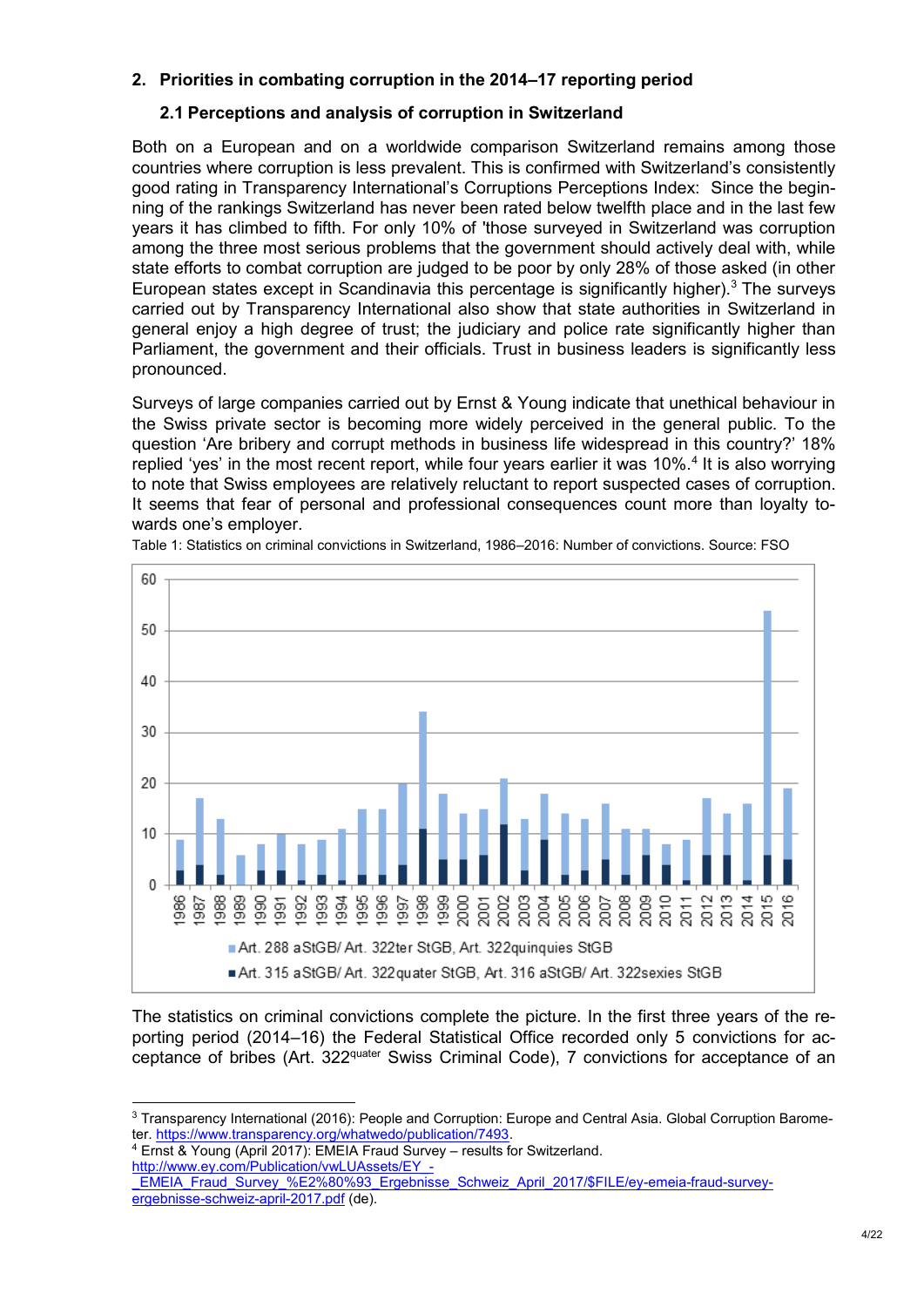advantage (Art. 322<sup>sexies</sup> SCC) and 12 convictions for misconduct in public office (Art. 314 SCC).

A similar picture results when the period under review is expanded. Table 1 shows, on the basis of convictions, the long-term trend in corruption-related offences involving Swiss officials, specifically active corruption, in particular bribery (SCC Art. 322<sup>ter</sup>) and the granting of an advantage (Art. 322<sup>quinqiues</sup>), and passive corruption, in particular acceptance of bribes (Art. 322<sup>quater</sup>) and acceptance of an advantage (Art. 322<sup>sexies</sup>). The longer time series includes those criminal offences corresponding to bribery that were abolished with the 1999 reform. As shown, in spite of the stricter measures introduced into the anti-corruption legislation that entered into force on 1 May 2000, the number of convictions has not essentially increased. An above-average number of convictions for acts of active bribery (Art. 322<sup>ter</sup> SCC) is only to be observed in 2015, which can be attributed to an accumulation of corruptionrelated convictions limited to this period in the canton of Zurich.<sup>5</sup>

## <span id="page-4-0"></span>**2.2 Cases of corruption**

In the reporting period several cases of corruption in public administration came to light and were processed. These took place at federal, cantonal and communal levels. Some offences were committed before the reporting period, while their processing in some cases is still ongoing.

Persons from both within and outside the Federal Administration were sentenced for up to three years' imprisonment in December 2016 for bribing public officials in the period from 2007 to 2010 in connection with a major IT project in the FOEN. $6$  On the basis of a criminal charge filed by SECO, the Office of the Attorney General of Switzerland opened a criminal investigation in 2014 against the head of the SECO systems and technology unit and unknown persons on suspicion of misconduct in public office (Art. 314 SCC) and acceptance of bribes (Art. 322<sup>quater</sup> SCC) in connection with the awarding of SECO IT contracts.<sup>7</sup> To the best of our knowledge the investigations by the Office of the Attorney General have not been concluded. The corruption case within the context of the FTA's 'INSIEME' IT project resulted in convictions for multiple acts of misconduct in public office, multiple acts of acceptance of an advantage, and multiple acts of granting of an advantage.<sup>8</sup>

Irregularities have also been reported at the cantonal and local levels. An alleged case of corruption involving the Ticino cantonal office of migration became especially prominent in public discussion. Allegations of theft, passive corruption and violations of the Federal Act on Foreign Nationals arose in the context of the issuance of work permits.<sup>9</sup> At the local level, for example, the investigation authorities took an active part in the case against the director of

<https://www.bundesanwaltschaft.ch/mpc/en/home/taetigkeitsberichte/taetigkeitsberichte-der-ba.html.> <sup>8</sup> See Federal Criminal Court (FCC): Criminal Chamber 2015.12, p. 127,

<sup>-</sup><sup>5</sup> According to information provided by the Staatsanwaltschaft I (Office I of the Canton of Zurich public prosecutor), this higher number of convictions is related to a higher number of penalty orders for attempted bribery of Swiss officials in the form of the unsuitable attempt arising from a single case of fraud which is still pending. A Turkish couple living in the canton of Zurich made offers to numerous compatriots to obtain driving licences and test certificates against payment supposedly with the aid of an employee of the Motor Vehicle Control Office who was allegedly open to corruption. Later, it transpired that the couple had fabricated the story about the corrupt employee of the Motor Vehicle Control Office.

<sup>&</sup>lt;sup>6</sup> See Office of the Attorney General of Switzerland: 2016 Annual Report, p. 17,

<https://www.bundesanwaltschaft.ch/mpc/en/home/taetigkeitsberichte/taetigkeitsberichte-der-ba.html.>  $\frac{7}{7}$  See Office of the Attorney General of Switzerland: 2014 Annual Report, p. 13,

[https://bstger.weblaw.ch/pdf/20150915\\_SK\\_2015\\_12.pdf](https://bstger.weblaw.ch/pdf/20150915_SK_2015_12.pdf) (de). 'INSIEME' was also dealt with in a report by the Control Committee: 14.057: The 'INSIEME' IT project of the FTA, report of the federal parliamentary Finance Committees and Control Committees, 21 November 2014,

[https://www.parlament.ch/centers/documents/de/bericht-insieme-fk-gpk-2014-11-21-d.pdf.](https://www.parlament.ch/centers/documents/de/bericht-insieme-fk-gpk-2014-11-21-d.pdf)

<sup>9</sup> Federal Act of 16 December 2005 on Foreign Nationals (Foreign Nationals Act, FNA; SR 142.20); See office of migration of the Canton of Ticino: Arrest of an employee of the Migration Office. Press release, Bellinzona, 8 February 2017[, http://www3.ti.ch/CAN/comunicati/08-02-2017-comunicato-stampa-7923130284.pdf](http://www3.ti.ch/CAN/comunicati/08-02-2017-comunicato-stampa-7923130284.pdf) (it).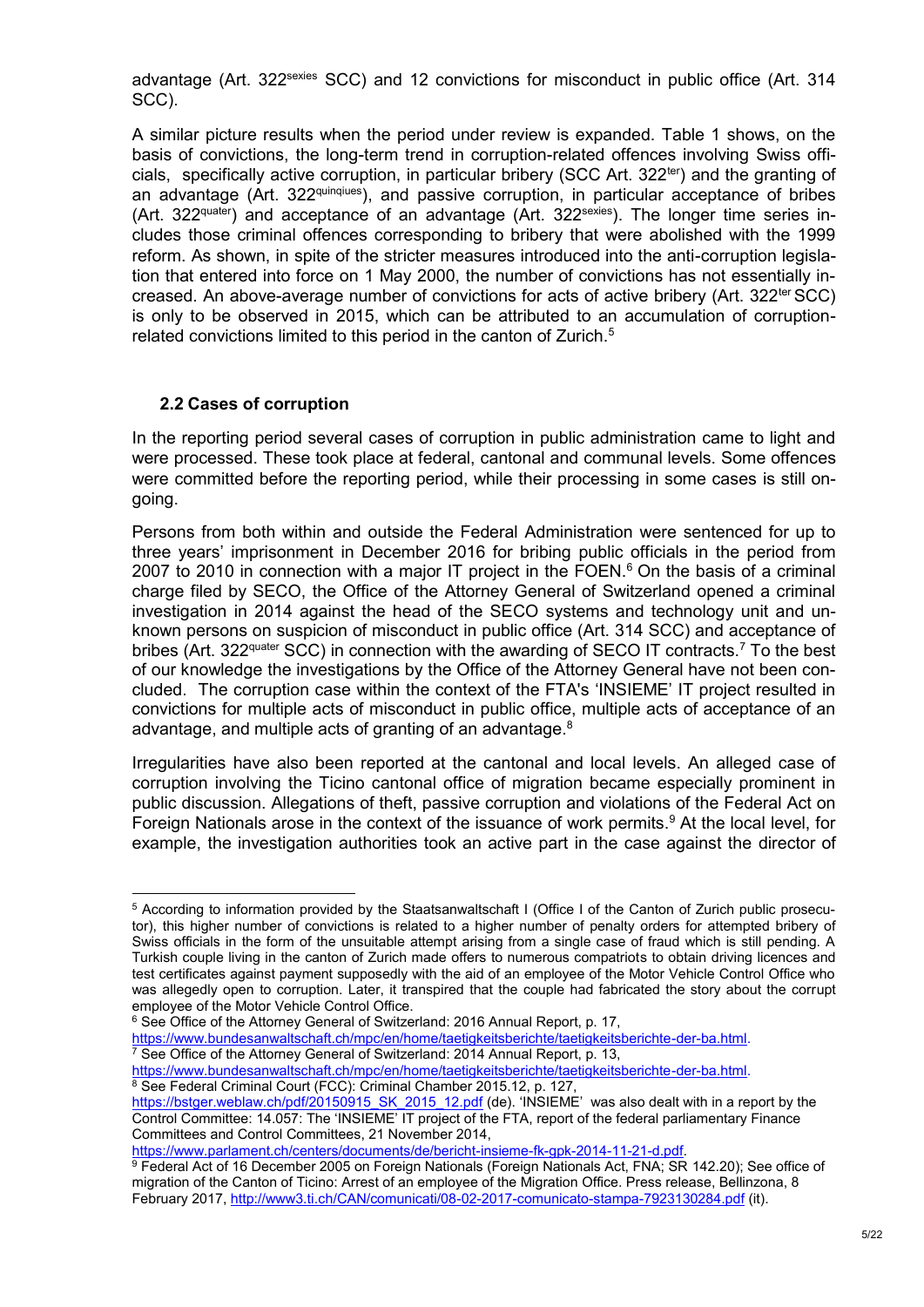Zurich waste management and recycling, who has a since been suspended. The suspicion is of misconduct in public office; the presumption of innocence applies.<sup>10</sup>

Major international corruption cases also frequently reveal connections to Switzerland, Swiss companies or Swiss nationals. Such cases often involve violations of due diligence obligations in the context of money laundering. FINMA dealt with 22 such cases in 2016 (2015: 9) often in connection with cases of corruption at the international level.<sup>11</sup> During the reporting period, the Office of the Attorney General of Switzerland also dealt with international corruption cases with connections to Switzerland. At the end of 2016, the Office of the Attorney General had 82 pending international criminal investigations into suspected cases of corruption. $^\mathrm{12}$  This is almost two-and-a-half times more than in 2013 (33 investigations). $^\mathrm{13}$ 

In the context of the 'Lava Jato' corruption case involving the Brazilian companies Petrobras and Odebrecht, the Office of the Attorney General has been conducting 60 criminal investigations since 2014. In particular it is investigating serious cases of money laundering and bribery. Among other things, certain Brazilian officials are suspected of depositing the proceeds of bribery in Swiss banks.<sup>14</sup> In the financial scandal involving the Malaysian state development fund 1MDB, funds resulting from offences are thought to have passed through Swiss bank accounts. The Office of the Attorney General of Switzerland has initiated investigations into the actions of officials from Malaysia and the United Arab Emirates on suspicion of fraud, bribery and money laundering.<sup>15</sup>

International media attention has focused especially on the International Federation of Association Football (FIFA), which is based in Zurich, initially on the internal investigations of the independent Ethics Committee, and since 2015 on criminal proceedings in the US and Switzerland. The Office of the Attorney General is conducting around 25 criminal proceedings in this context and analysing approximately 19 terabytes of seized documents. The Money Laundering Reporting Office Switzerland has received 178 reports in this context. The first case was concluded in June 2017 with the conviction of a former bank employee.

The most recent revelations by journalists who gained access to a wide range of files of the offices of the legal firms Mossack Fonseca (Panama Papers, April 2016) and Appleby (Paradise Papers, November 2017) created a major sensation and cast the limelight on money laundering, tax evasion and tax optimisation via offshore financial centres such as Panama, Bermuda and Mauritius. Switzerland was marginally affected mainly as a location for global commodity trading companies. In this context several ongoing cases involving suspected corruption have come to public attention.

#### <span id="page-5-0"></span>**2.3 Concluded and ongoing legislative work**

Criminal law on corruption

1

The revised criminal provisions on corruption entered into force on 1 July 2016.<sup>16</sup> Corruption in the private sphere is now prosecutable ex officio and sanctioned even in cases that do not

 $10$  Civil Engineering and Waste Management Department: Director of Zurich waste management and recycling (ERZ Entsorgung + Recycling Zürich) suspended, 22 May 2017, [https://www.stadt-](https://www.stadt-zuerich.ch/ted/de/index/departement/medien/medienmitteilungen/2017/170522a.html)

[zuerich.ch/ted/de/index/departement/medien/medienmitteilungen/2017/170522a.html](https://www.stadt-zuerich.ch/ted/de/index/departement/medien/medienmitteilungen/2017/170522a.html) (de).

<sup>&</sup>lt;sup>11</sup> See FINMA Annual Media Conference 2017, 4 April 2017, [https://www.finma.ch/en/news/2017/04/20170404](https://www.finma.ch/en/news/2017/04/20170404-mm-jmk/) [mm-jmk/.](https://www.finma.ch/en/news/2017/04/20170404-mm-jmk/)

 $12$  See Office of the Attorney General of Switzerland: 2016 Annual Report. p. 34,

[https://www.bundesanwaltschaft.ch/mpc/en/home/taetigkeitsberichte/taetigkeitsberichte-der-ba.html.](https://www.bundesanwaltschaft.ch/mpc/en/home/taetigkeitsberichte/taetigkeitsberichte-der-ba.html) <sup>13</sup> See Office of the Attorney General of Switzerland: 2013 Annual Report, p. 32,

[https://www.bundesanwaltschaft.ch/mpc/en/home/taetigkeitsberichte/taetigkeitsberichte-der-ba.html.](https://www.bundesanwaltschaft.ch/mpc/en/home/taetigkeitsberichte/taetigkeitsberichte-der-ba.html) <sup>14</sup> See Office of the Attorney General of Switzerland: 2016 Annual Report, p. 19.

[https://www.bundesanwaltschaft.ch/mpc/en/home/taetigkeitsberichte/taetigkeitsberichte-der-ba.html.](https://www.bundesanwaltschaft.ch/mpc/en/home/taetigkeitsberichte/taetigkeitsberichte-der-ba.html) <sup>15</sup> See Office of the Attorney General of Switzerland: 2016 Annual Report, p. 19 ff.,

[https://www.bundesanwaltschaft.ch/mpc/en/home/taetigkeitsberichte/taetigkeitsberichte-der-ba.html.](https://www.bundesanwaltschaft.ch/mpc/en/home/taetigkeitsberichte/taetigkeitsberichte-der-ba.html) <sup>16</sup> Official Compilation of Federal Legislation (AS) 2016 1287.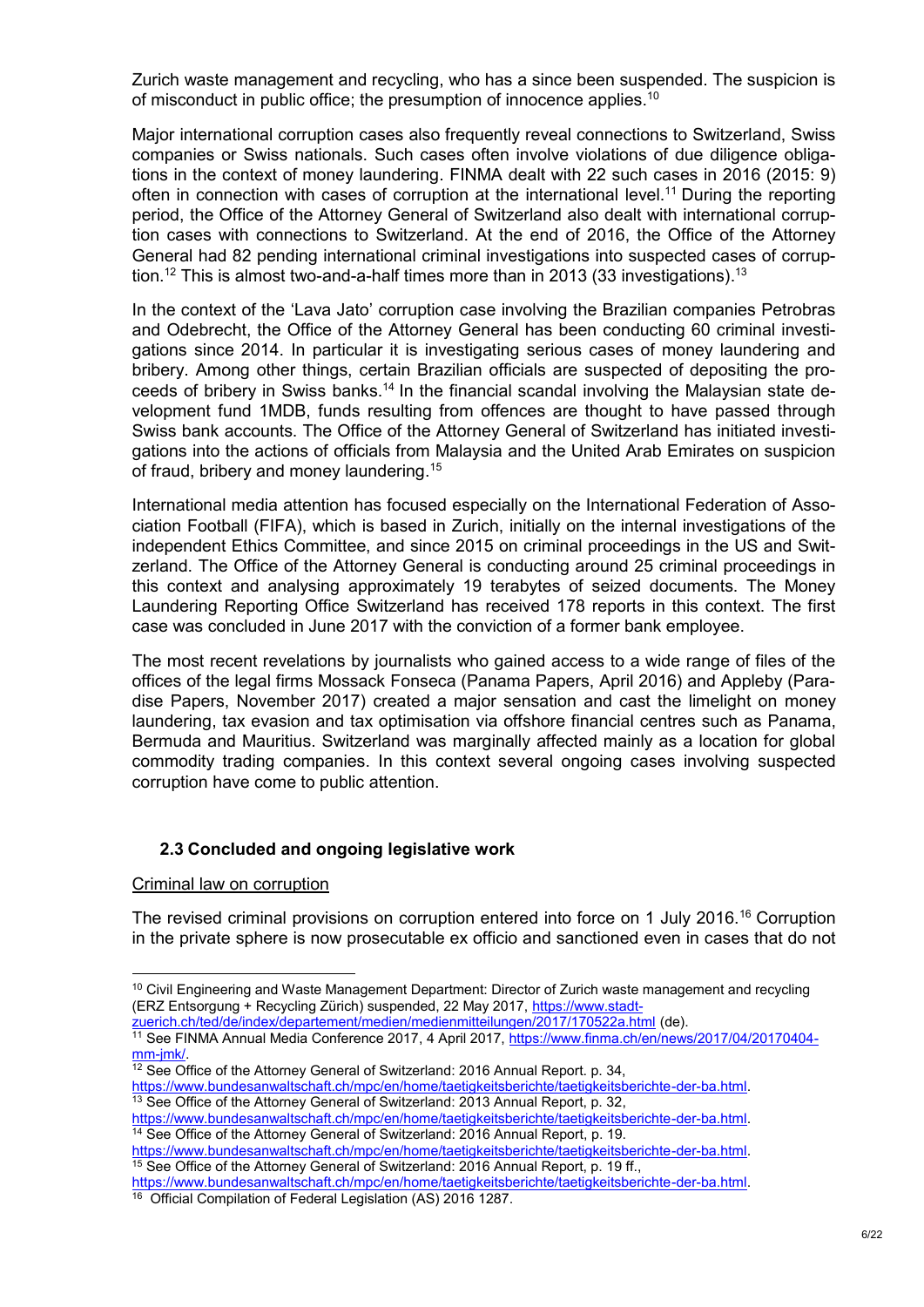cause competitive distortions. In less serious cases, however, offences are only prosecuted upon complaint. This modification, however, extends the scope of the criminal provisions on the granting and acceptance of advantages in the public sphere. Cases where the advantages are knowingly granted not to a public official but to a third party with the aim of influencing a public official are also punishable. These modifications are an integral part of the extension to the recommendations made by GRECO to Switzerland at the end of 2011.

#### Whistleblowing

The dispatch on the revision of the code of obligations (protection for employees who report irregularities) adopted by the Federal Council on 20 November 2013 was debated in the parliamentary chambers. After the Council of States adopted the draft with some minor modifications, the National Council debated the draft version but decided to return it to the Federal Council with the request to simplify and clarify the draft. The Council of States agreed with this decision to return the draft on 10 September 2015. Work on this mandate is currently in progress and will terminate with the adoption of a new dispatch by the Federal Council.

In addition, the work on protection against dismissal is continuing. A preliminary draft adopted by the Federal Council in October 2010 provided for the maximum compensation in cases of wrongful or unjustified dismissal to be increased from 6 to 12 months' salary. This increase was motivated especially by the need to protect whistleblowers. The Federal Council had decided to suspend the draft with effect on 21 November 2012 and to further examine a number of questions. Two studies were then requested to provide a basis for discussions between the social partners, who were expected find solutions acceptable to all. These studies have now been concluded and the discussions have started.

## Law on procurement

The draft version of the revised Federal Act on Public Procurement<sup>17</sup> (draft PPA) was submitted to Parliament in February 2017. It was first debated in the National Council and then in the Council of States and is expected to enter into force in 2019. The purpose of the revision is to harmonise procurement procedures at the federal and cantonal levels. At the same time the WTO Agreement on Government Procurement, which was revised in 2012 (GPA 2012), is to be integrated into national legislation. GPA 2012 improves transparency and accords considerable weight to combating corruption in the awarding of public contracts. With the revised PPA, even more attention will be given in the future to systematic efforts to combat corruption than is currently the case. A fundamentally new element of the draft PPA is the explicit mention of corruption prevention in the object article and in the procedural principles (Art. 2 let. d and Art. 11 let. b draft PPA). In addition, the draft law contains concrete measures on combating corruption. For example, bidders and sub-contractors who violate the provisions on combating corruption can be excluded from a current procedure (Art. 44 para. 1 let. e draft PPA). This regulation takes into account a recommendation made by the OECD Working Group on Bribery. In serious cases, exclusion from future public contracts for up to five years is possible (Art. 45 para. 1 draft PPA) and applies to all contracting authorities in the Federal Administration. In less serious cases offenders can be given a warning. The responsible authority compiles a non-public list of the bidders and sub-contractors who have been sanctioned.

## Foreign Illicit Assets Act

Federal Act on the Freezing and the Restitution of Illicit Assets held by Foreign Politically Exposed Persons (FIAA), which was adopted by Parliament in December 2015 and entered into force on 1 July 2016, applies in situations where foreign rulers have, in all likelihood, unduly enriched themselves by appropriating public assets through acts of corruption or other crimes, and have diverted them abroad. The FIAA regulates the freezing, confiscation and restitution of stolen assets. It aims to provide solutions even in cases that cannot be resolved

<sup>-</sup><sup>17</sup> Federal Act of 16 December 1994 on Public Procurement (SR 172.056.1) (de, fr, it).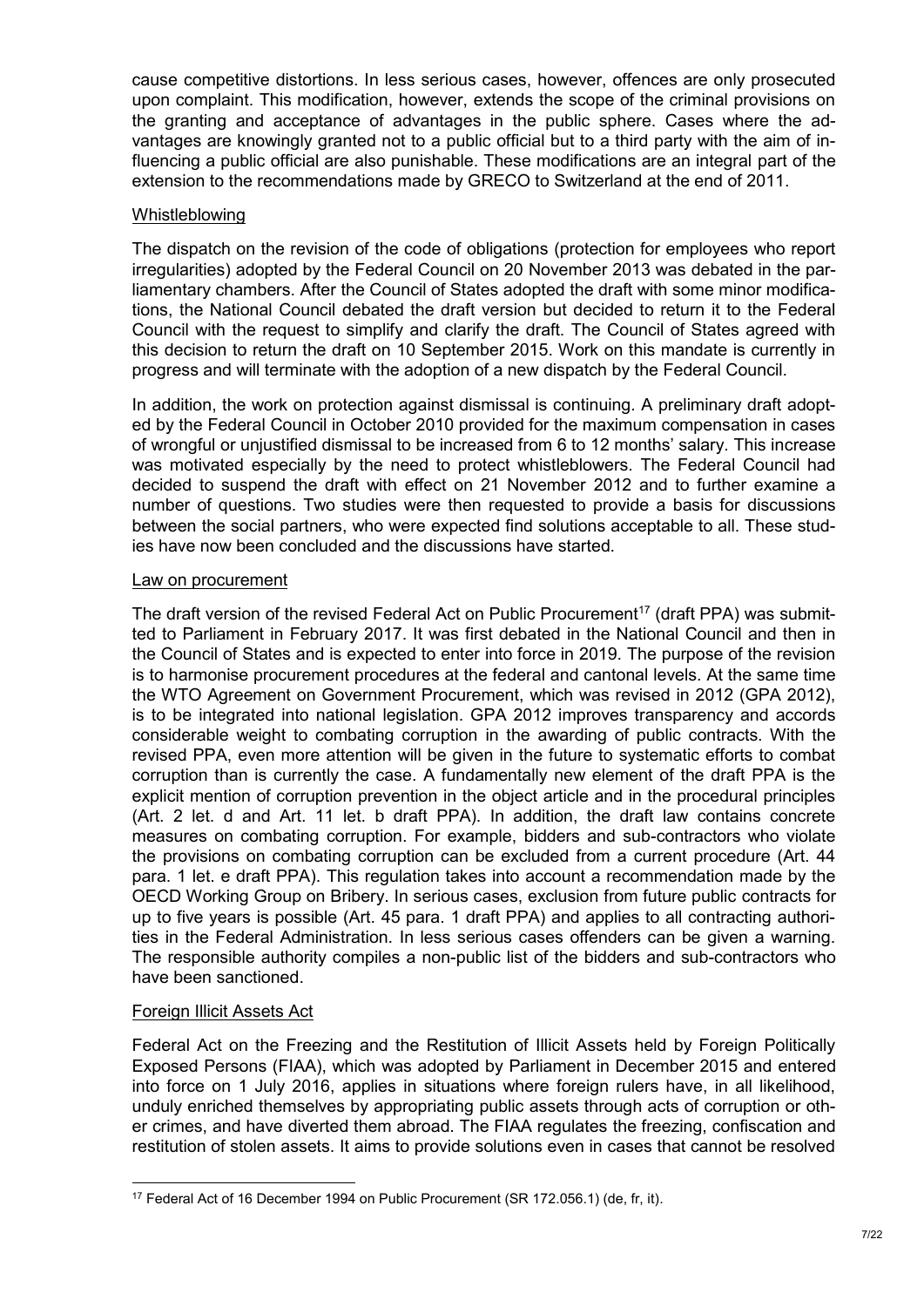through mutual legal assistance in criminal matters. It also provides for measures to help the states of origin of the illicitly acquired assets to recover the assets. In the event of failure of the mutual legal assistance procedure, it allows the Federal Council to initiate a procedure of administrative confiscation before the Federal Administrative Court. This judicial procedure is governed by public law and not criminal law. A particular consequence of this is that it is not necessary to establish the criminal guilt of the holder of the assets and that criminal prosecution cannot be invoked by it. The presumption of the illicit origin of the assets to be confiscated is provided, but it can be overturned if the holder can plausibly demonstrate that their assets are licit. The rights of third parties may enable them to oppose confiscation to a very limited extent. Instigating administrative confiscation proceedings opens the way for returning the assets to the state of origin. The principles of transparency and accountability should be respected regardless of the national context. The FIAA provides that the restitution of assets is intended to improve the living conditions of the local people and to strengthen the rule of law, thereby helping to combat impunity in the state of origin. As a rule, an agreement between the Swiss government and the government of the state of origin regulates the practical arrangements for returning assets. Non-governmental organisations may also be involved.

## <span id="page-7-0"></span>**2.4 Reporting offices**

Since Art. 22a of the Federal Personnel Act<sup>18</sup> came into force on 1 January 2011, federal employees have been under the obligation to report crimes and misdemeanours and have the right to report other irregularities. Now federal employees are obliged or authorised to report abuses in the course of their official duties to "the prosecution authorities, their line managers or the Swiss Federal Audit Office (SFAO)".

Up to now the SFAO has accepted reports by email, letter or phone; since 1 June 2017 it has also operated a 'whistleblowing reporting office' to which both private individuals and federal employees can safely and anonymously report suspected cases of irregularities, corruption or other illegal activities within federal offices. According to information provided by the SFAO, the number of reports it has received since 2011 has remained comparatively stable within a range of 61 to 78 reports per year. In 2016, 36% of all the reports originated from federal employees and 60% from outside the Federal Administration; the origin of 4% of the reports is unknown.

Since 15 September 2015, the Federal Criminal Police (FCP) has operated an online 'Integrity Platform' where anyone can submit information, anonymously if they wish, about possible acts of corruption in public administration, the judiciary, politics, companies operating nationally or internationally and non-profit associations or organisations. Reports submitted to the FCP are checked for their relevance with regard to criminal law and forwarded to the responsible unit within the FCP or, where necessary, to an external authority (e.g. cantonal police) for processing. By the end of June 2016, i.e. within one year, 72 reports were submitted, of which 18 cases led to further investigations. Of these 18 cases, 9 involved suspected corruption and 9 irregularities within the Federal Administration.

A number of other federal offices have also set up internal reporting offices.

#### <span id="page-7-1"></span>**2.5 Educational and awareness-raising measures**

During the reporting period the IDWG on Combating Corruption organised six plenary meetings and three workshops, each of which addressed a current priority issue with specialist speakers and interactive panel discussions. These events served to raise awareness both among members of the IDWG and, depending on the topic under discussion, a wider audi-

<sup>-</sup><sup>18</sup> Federal Personnel Act of 24 March 2000 (FPA; SR 172.220.1) (de, fr, it, rm).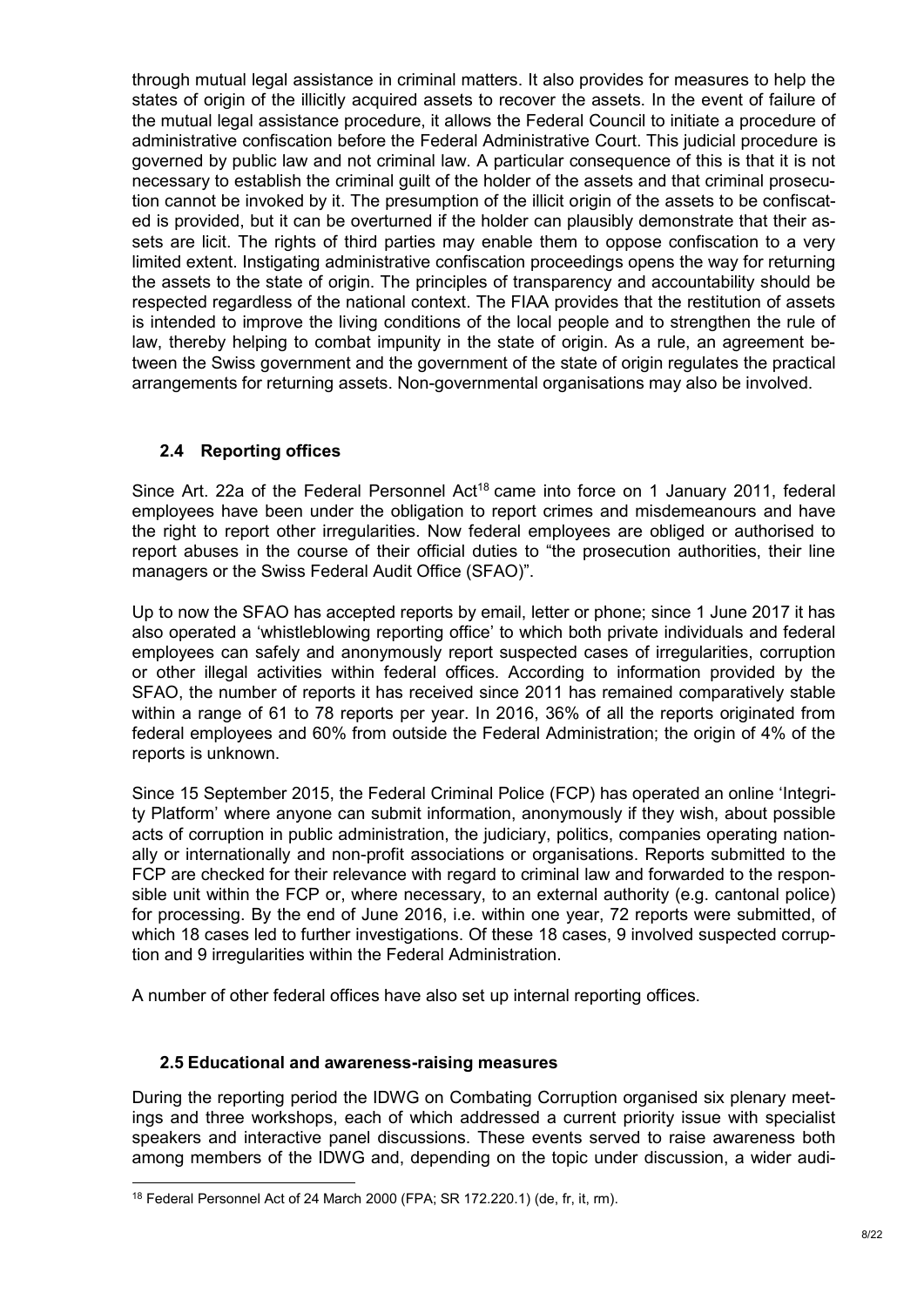ence from within and outside the Federal Administration on preventing and combating corruption. They also served to prepare Switzerland's contributions to discussions and positions at the international level. The following topics were addressed:

- *Transparency in the funding of political parties and election campaigns* (plenary of 25 February 2014)
- *State and non-state actors in the fight against corruption: What they can do and whether/how they can work together* (plenary of 1 September 2014)
- *Asset recovery: Restitution of the proceeds of corruption to countries of origin* (workshop of 18 March 2015)
- *Initial results on Art. 22a Federal Personnel Act/Whistleblowing* (workshop of 10 September 2015)
- *Preventing corruption among members of parliaments, courts and prosecution authorities* (plenary of 25 November 2015)
- *Corruption and international sports associations in Switzerland* (plenary of 24 May 2016)
- *Risks of corruption abroad: How do the public and private sectors deal actively and passively with 'special incentives'?* (workshop of 7 September 2016)
- *Whistleblowing in the private sector* (plenary of 23 November 2016)
- *Preventing corruption in the armaments industry* (plenary of 31 May 2017)

The consistently high number of participants in both the plenary meetings and the thematic workshops is clear proof of the relevance of the selected topics and the ongoing need for discussion and exchanges between the different federal offices active in combating corruption.

In addition, individual members of the IDWG or the secretariat contributed to educational and training events for specific target groups, such as human resources specialists in the Federal Administration, the heads of Swiss Business Hubs and prospective diplomats (within the framework of an economic module provided by SECO).

Preventing corruption is also part of the Federal Administration's efforts to strengthen corporate social responsibility (CSR). In 2015, SECO developed a CSR awareness-raising concept for specific audiences and, in 2017, published a new edition of the brochure 'Preventing corruption – Information for Swiss businesses operating abroad' (see section 3.7).

## <span id="page-8-0"></span>**2.6 Receiving foreign delegations**

In the reporting period – as also in previous years – a number of other countries expressed an interest in exchanging information with Switzerland on issues concerning combating corruption. The secretariat of the IDWG acts as contact point for other national authorities in accordance with Art. 6 UNCAC. It received (together with individual members of the core group) delegations from Kazakhstan, Kenya, Serbia, South Korea, Thailand and the UK. Since the beginning of 2016, Switzerland has conducted bilateral anti-corruption dialogues with Argentina, Brazil and China, through which Switzerland has gained privileged access to important actors in the multilateral forums, such as the G20. Priority with regard to the content of these dialogues is given, in addition to current problems with multilateral anticorruption activities, to exchanges on issues of corruption prevention – which is frequently neglected and given second priority to aspects of repression – and the return of stolen assets through mutual legal assistance.

#### <span id="page-8-1"></span>**2.7 Multilateral instruments and processes**

Switzerland has ratified three fundamental international anti-corruption conventions – those of the UN, the OECD and the Council of Europe – and takes an active part in their implementation. This includes country evaluations and the development of guidelines and recommen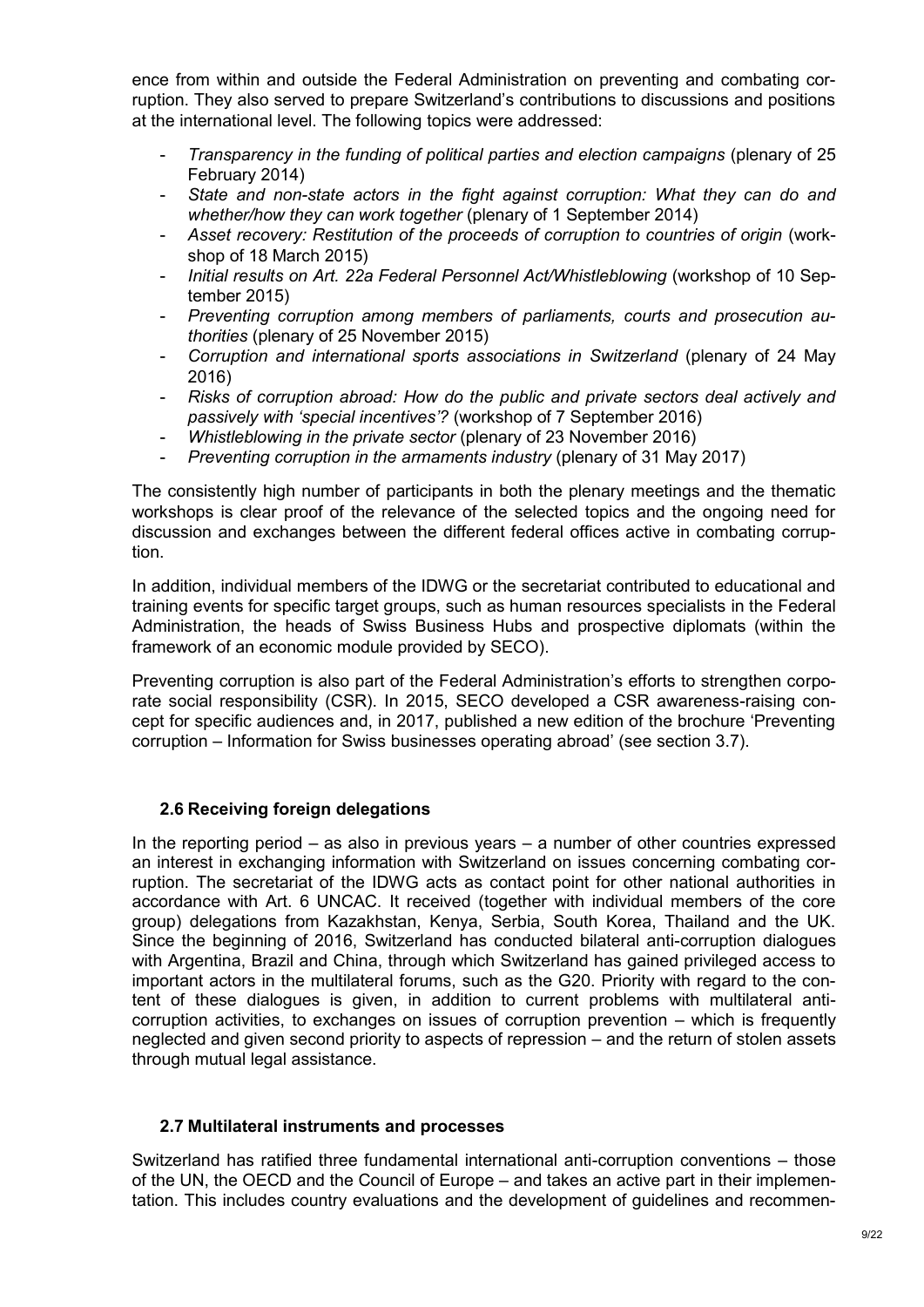dations. The IDWG on Combating Corruption carries out regular information exchanges on developments at the international level with the aim of coordinating Switzerland's positions in the various processes and forums at this level.

## **2.7.1 GRECO (Group of States against Corruption of the Council of Europe)**

<span id="page-9-0"></span>GRECO aims to improve the capacity of its members to fight corruption by monitoring their compliance with Council of Europe anti-corruption standards. To this end it applies a process of mutual evaluation and peer pressure.<sup>19</sup>

Within the framework of the fourth evaluation round, which is currently under way, Switzerland was evaluated on the measures it has in place to support the integrity of and prevent corruption in Parliament, the federal courts and the Office of the Attorney General of Switzerland. In its report, which was adopted on 2 December 2016, GRECO made 12 recommendations to Switzerland<sup>20</sup>, which is required to produce a report on progress with their implementation by mid-2018.

In its report, GRECO first pays homage to Switzerland's institutions, which are characterised by their high degree of independence, their consensual decision-making processes, nonprofessional politics and concordance systems, and their culture of trust and discretion. It states that there are effectively no notable cases of corruption. According to GRECO, the weak points of the system are rather to be found in the subtle pressures that could be applied on politicians and judges. It consequently recommends to Parliament, the courts and the Office of the Attorney General to adopt codes of conduct with commentaries and concrete examples, and to raise awareness of such codes among their members and employees.

With regard to Parliament, GRECO notes that the federal legislative procedure is characterised by a high degree of transparency. This quality does not, however, extend to the deliberations of the parliamentary committees. GRECO therefore recommends to Parliament to examine whether the confidentiality of these deliberations could be relaxed in any way. It also points out the need to extend the obligations incumbent on members of Parliament to disclose their financial interests and to report, on a case-by-case basis, specific conflicts of interest at the deliberations, even though information on them is available in the official register of interests. It also recommends closer monitoring of compliance with their reporting and disclosure obligations.

With regard to the courts, GRECO is of the opinion that it is necessary to strengthen the quality and objectivity of the process of selecting members of the federal courts and to abolish the common practice of members paying part of their salary to their political party. It also recommends ensuring that the non-reappointment of judges not be done for political reasons, and examining whether the members of the federal courts should not be elected for an unlimited duration. Lastly, GRECO recommends introducing a disciplinary system that provides for sanctions, other than revocation or non-re-election, for judges in the event of violations of their professional obligations.

Concerning the Office of the Attorney General of Switzerland, GRECO recommends that it improve the compiling of information on disciplinary procedures and, if necessary, to inform the public while remaining in compliance with the anonymity of interested parties. If the law on the organisation of criminal authorities is to be revised $^{21}$ , it would be necessary, moreover,

<sup>-</sup><sup>19</sup> GRECO (Group of States against Corruption) is a Council of Europe institution. It has 49 member states, comprising all member states of the Council of Europe together with the United States and Belarus. Switzerland has been a state party since 1 July 2006, which was an automatic consequence of its ratification of the Criminal Law Convention on Corruption.

<sup>&</sup>lt;sup>20</sup> [https://www.bj.admin.ch/bj/fr/home/aktuell/news/2017/2017-03-15.html](https://www.bj.admin.ch/bj/fr/home/aktuell/news/2017/2017-03-15.html%20(de,%20fr,%20it)) (de, fr, it).

<sup>21</sup> See parliamentary initiative 15.473, [https://www.parlament.ch/fr/ratsbetrieb/suche-curia-](https://www.parlament.ch/fr/ratsbetrieb/suche-curia-vista/geschaeft?AffairId=20150473)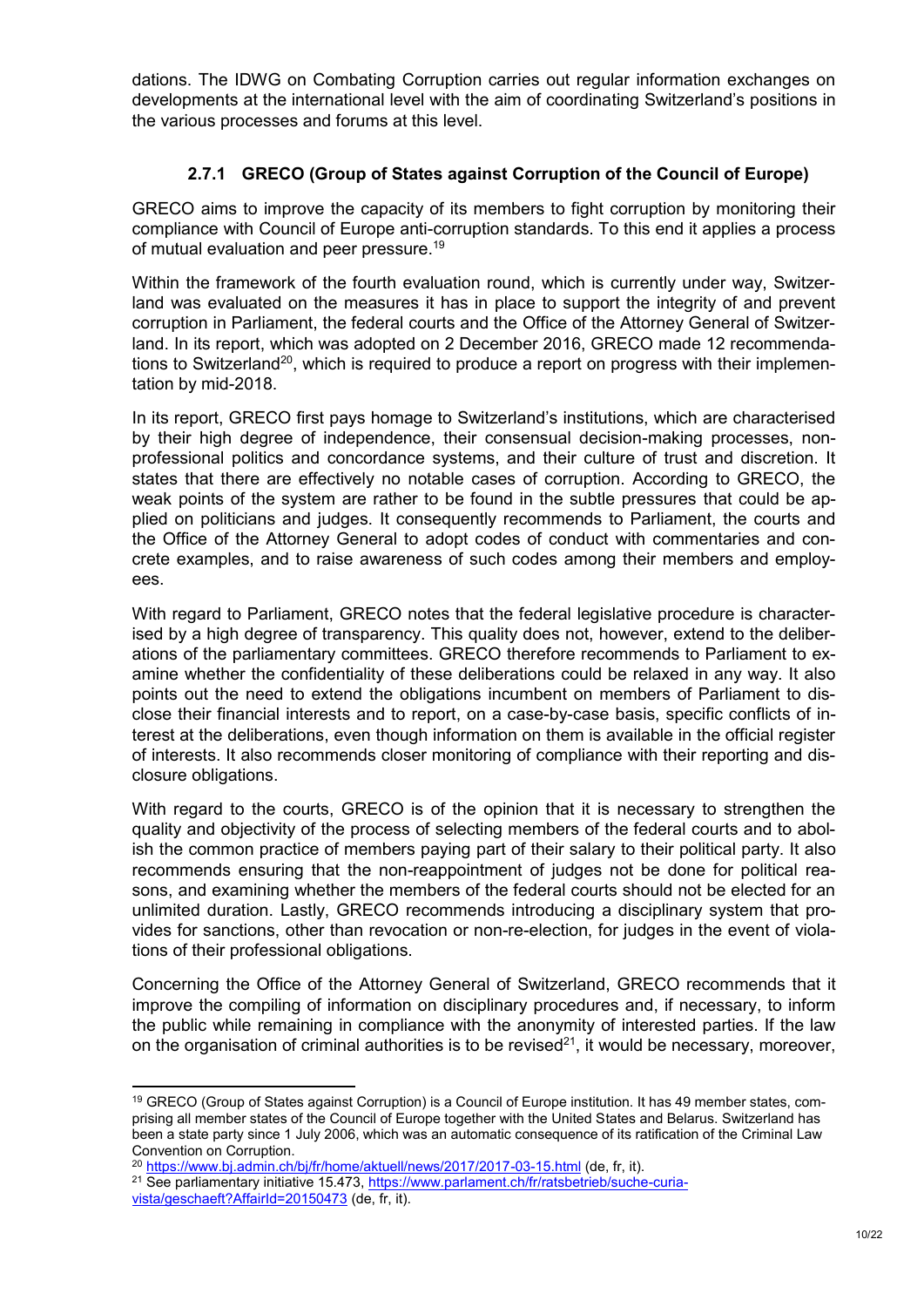to ensure that the rules and procedures that apply to the surveillance authority of the Office of the Attorney General take account of possible conflicts of interest of those of its members who conduct procedures before Swiss criminal courts.

Concerning the third GRECO evaluation round, Switzerland continues to find itself in a situation of non-conformity given that no measures have been undertaken to date to implement the recommendations that GRECO made to it on improving transparency in the funding of political parties. Specifically, in its 2011 report, GRECO had recommended<sup>22</sup> establishing:

- (i) standardised accounting and the independent auditing of the accounts of political parties and electoral campaigns;
- (ii) publication of accounts (including of donations above a set amount);
- (iii) prohibition on the acceptance of anonymous donations;
- (iv) independent supervision of this transparency regime;
- (v) possibilities of appropriate sanctions in cases of violations of these rules.

The federal popular initiative 'For more transparency in political funding (Transparency Initiative)' was duly submitted on 10 October 2017. It reflects to a large extent the recommendations made by GRECO. A popular vote on the initiative is expected to be held in 2020.

## **2.7.2 OECD Convention on Combating Bribery of Foreign Public Officials in International Business Transactions**

<span id="page-10-0"></span>Switzerland ratified on 31 May 2000 the OECD Convention of 17 December 1997 on Combating Bribery of Foreign Public Officials in International Business Transactions (OECD Anti-Bribery Convention).<sup>23</sup> A system of country monitoring is in place to examine whether the OECD Anti-Bribery Convention is being effectively implemented and applied in the signatory states.

#### Country monitoring of Switzerland: Follow-up report to Phase 3 and start of Phase 4

Switzerland submitted its report on implementation of the recommendations to the OECD Working Group on Bribery in March 2014, i.e. two years after its Phase 3 country monitoring. The working group concluded that of the 20 recommendations made, Switzerland had met 10 fully, 7 partially, and 3 not yet. Legislative processes are currently under way at the federal level concerning implementation of the three unmet recommendations, i.e. on the partial revision of the Code of Obligations regarding whistleblowing and protection against dismissal, and the revision of the Federal Act on Public Procurement; see section [2.3\)](#page-5-0). In compliance with the practice of the working group, however, the revised versions of these laws will only be considered once they have been adopted by Parliament. The recommendations require additional, more detailed statistics from Switzerland in the area of legal assistance and also provide that the cantons be encouraged to introduce an obligation on their employees to report suspected cases of bribery. In addition, Switzerland should continue its efforts to raise awareness among companies of the risks of corruption in foreign business transactions, focusing in particular on internationally active SMEs. SECO and FDFA/SFPD have carried out further relevant measures (see section [3.7\)](#page-16-1).

Phase 4 of the OECD country monitoring started at the beginning of 2017. The issues of detection and international cooperation in cases of bribery of foreign officials and the responsibility of legal entities (corporate liability) will be examined at depth in this phase of the country monitoring. Switzerland responded to a comprehensive list of questions in this context. The

<sup>22</sup> [https://www.bj.admin.ch/bj/fr/home/aktuell/news/2011/ref\\_2011-12-02.html](https://www.bj.admin.ch/bj/fr/home/aktuell/news/2011/ref_2011-12-02.html) (de, fr, it).

<sup>&</sup>lt;sup>23</sup> OECD Convention on Combating Bribery of Foreign Public Officials in International Business Transactions, of 17 December 1997 (SR 0.311.21). The OECD Anti-Bribery Convention has so far been signed by 35 OECD member states and 6 other countries (Argentina, Brazil, Bulgaria, Colombia, Russia and South Africa). It entered into force in Switzerland on 30 July 2000.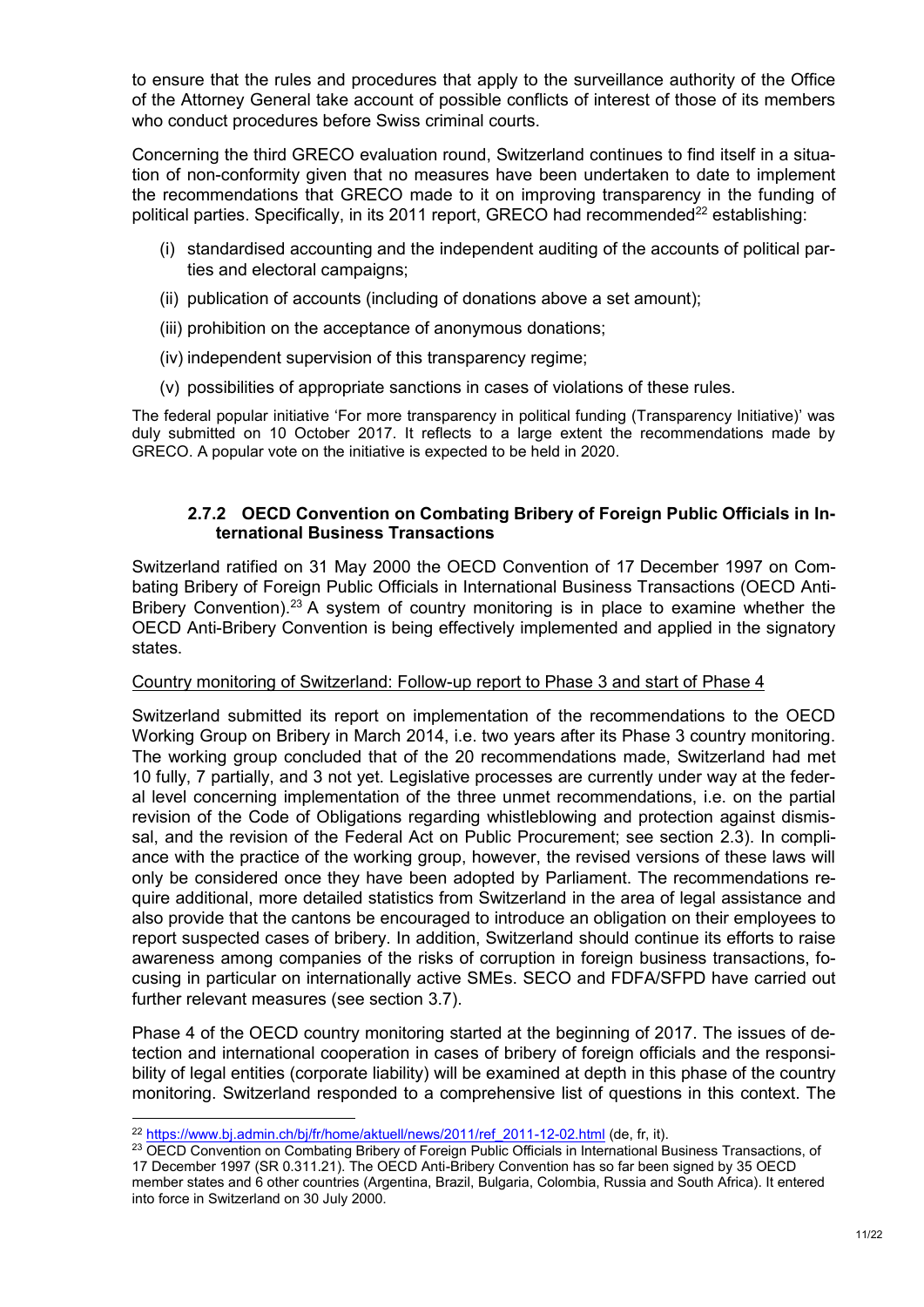visit to Switzerland by the OECD secretariat and the lead examiners (Austria and Belgium) took place from 19–22 September 2017. The final evaluation was carried out at the plenary meeting of the OECD Working Group on Bribery in March 2018.

#### OECD Anti-Bribery Ministerial Meeting

Switzerland took part in the ministerial meeting on the OECD Anti-Bribery Convention on 16 March 2016. The event marked the official launch of Phase 4 country monitoring of the OECD Anti-Bribery Convention. The participants strengthened their commitment to the next country monitoring phase in a ministerial declaration. In the declaration the participants also mentioned the importance of cooperation with other major economic powers, such as China, India and Indonesia, which have not signed the OECD Anti-Bribery Convention. In addition, the declaration underscored the importance of working with other international organisations, companies and civil society. Switzerland is committed to ensuring that international anticorruption standards are met and efforts to ensure criminal prosecution of corruption are strengthened in countries where there is a need to catch up.

## **2.7.3 United Nations Convention against Corruption (UNCAC)**

<span id="page-11-0"></span>Switzerland ratified the United Nations Convention against Corruption (UNCAC) on 24 September 2009.<sup>24</sup> After Germany acceded in 2014 and Japan in 2017, all major states are now among the 183 contracting parties. The UNCAC has broad thematic scope, containing preventive measures (chapter II), criminalisation and law enforcement (chapter III), international cooperation (chapter IV) and asset recovery (chapter V).

The sixth Conference of the States Parties (COSP) to the United Nations Convention against Corruption took place on 2–6 November 2015 in Saint Petersburg. Switzerland introduced a resolution on the Implementation Review Mechanism. The background was the transition from the first to the second review cycle and the numerous open questions in this context. Following tough negotiations, the resolution was adopted and with it both the smooth termination and finishing work of the first review cycle and the launch of the second cycle. The second review cycle became operational in the second half of 2016 and focused on chapters II (preventive measures) and V (asset recovery) of the convention. Switzerland was balloted for the fifth review year and will undergo its review in the period 2020–21. As a reviewer, together with South Africa, Switzerland is responsible for evaluating Malta.

The under-funding of the review mechanism is cause for concern. The so-called mixed funding model provides for voluntary contributions by member states in addition to those from the UN regular budget. Since voluntary donations have fallen significantly in the last few years owing to the general trend in cost cutting, the shortfall in funds required to continue the review mechanism as planned has run into millions. This could severely affect the country reviews, especially those of the least developed states – and thus impede efforts to create a global level playing field. Switzerland, together with other donor states, is searching for solutions to bridge the funding shortfall.

At the seventh UNCAC COSP, which took place from 6 to 10 November 2017 in Vienna, one important theme for Switzerland was the issue of the recovery and return of stolen assets, on which finally one until recently controversial resolution was adopted. One priority in relation to the country reviews was the question of improving synergies within the review mechanisms of the different multilateral organisations. One resolution was drafted and adopted on this point.

Even if progress is only very slow, the UNCAC remains the only universal anti-corruption instrument. It is in Switzerland's interest – not least in view of emerging trading partners in Asia, Africa and Latin America – that UNCAC standards be applied as widely and extensively as possible.

<sup>-</sup><sup>24</sup> United Nations Convention against Corruption of 31 October 2003 (SR 0.311.56).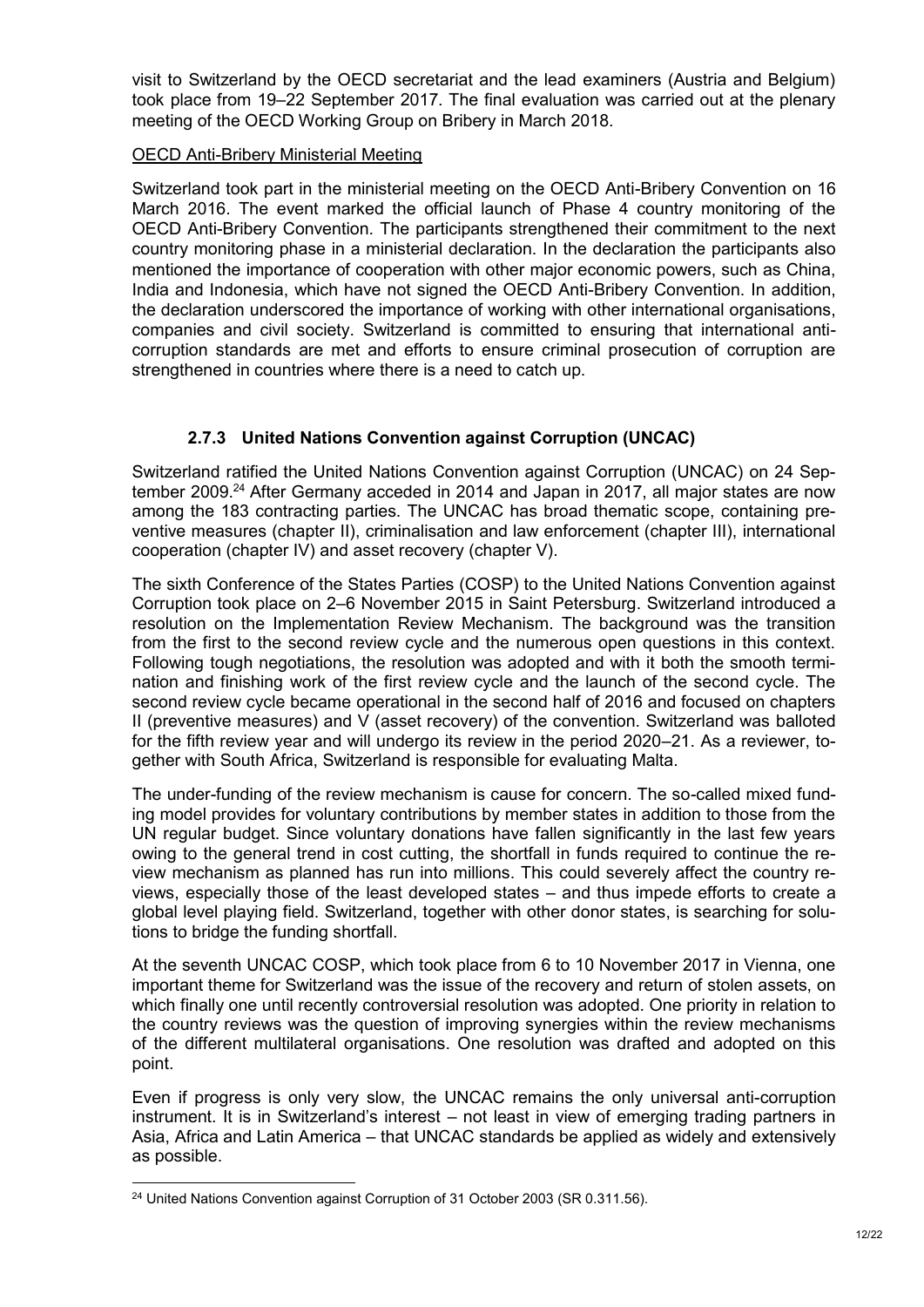## **2.7.4 Switzerland's other activities at the international level**

## <span id="page-12-0"></span>G20 Anti-Corruption Working Group

Switzerland was invited by the Chinese chair of the G20 in 2016 and by the German chair in 2017 to take part in the G20 Anti-Corruption Working Group (ACWG). In 2016, the priorities were *Asset Recovery and Fugitive Repatriation*, and *Beneficial Ownership Transparency; in*  2017, *Corruption in Sport* and others. Switzerland took these opportunities to represent its proposed solutions within a body that plays a major role in global agenda setting. It presented the new Federal Act on the Freezing and the Restitution of Illicit Assets held by Foreign Politically Exposed Persons (see section [2.3\)](#page-5-0) and also spoke about its relations with the international sports associations based in Switzerland. Argentina held the G20 chair in 2018 and also invited Switzerland to attend ACWG meetings.

#### London Anti-Corruption Summit

The London Anti-Corruption Summit was held in May 2016 on the personal initiative of the then British prime minister, David Cameron. This was the first time that the issue of combating corruption had been addressed at top political level. The main theme of the summit was – in the wake of the publication of the Panama Papers – to increase transparency, specifically in relation to the economic beneficiaries of legal entities and other legal constructs, including trusts, and also in the commodities trading sector, public procurement and sport. The participating states committed themselves politically in a joint communiqué and in individual country statements to take measures in these areas. Switzerland was represented at the summit by its foreign minister, Didier Burkhalter, who highlighted Switzerland's comprehensive and innovative efforts to recover the foreign proceeds of corruption deposited in Switzerland (asset recovery).

## Asset recovery forums

At the request of the G7, Switzerland hosted the third Arab Forum on Asset Recovery (AFAR III) in Geneva in November 2014. The aim of the forum was to support Arab transition countries in their efforts to recover illicitly acquired assets. Since then, Switzerland is regularly represented in the discussions of the Steering Committee of the G7 countries with the World Bank on the preparations of such meetings. It had previously taken part in the Ukraine Forum on Asset Recovery (UFAR) in April 2014 in London and most recently in 2015 at AFAR IV in Hammamet, Tunisia. The Global Forum on Asset Recovery (GFAR) took place for the first time in December 2017 in Washington DC as the merger of various asset-recovery forums, and offered four states, namely Sri Lanka, Tunisia, Nigeria and Ukraine, a platform for contacts with the financial centres.

#### Lausanne seminars

Experience shows that for the successful restitution of stolen assets, close cooperation with the affected states, especially with the judicial authorities, is crucially important. The international seminars of experts that have been organised by Switzerland in Lausanne since 2001 (Lausanne Seminars) serve to strengthen cooperation and coordination between requesting and requested states at the international level. For this reason Switzerland hosted the Lausanne Seminars again in 2014, 2016 and 2017. On the basis of several UN mandates, in 2014 the participating representatives from more than 30 jurisdictions and international organisations developed a set of 'Guidelines for the Efficient Recovery of Stolen Assets'. The guidelines were supplemented in 2016 and 2017 with a step-by-step handbook on implementing them, the 'Asset Recovery Handbook'.<sup>25</sup> The handbook was presented at the UN-CAC COSP in November 2017 in Vienna. The International Centre for Asset Recovery (IC-AR) of the Basel Institute on Governance and the Stolen Asset Recovery (StAR) Initiative of

<sup>-</sup><sup>25</sup> Se[e https://guidelines.assetrecovery.org.](https://guidelines.assetrecovery.org/)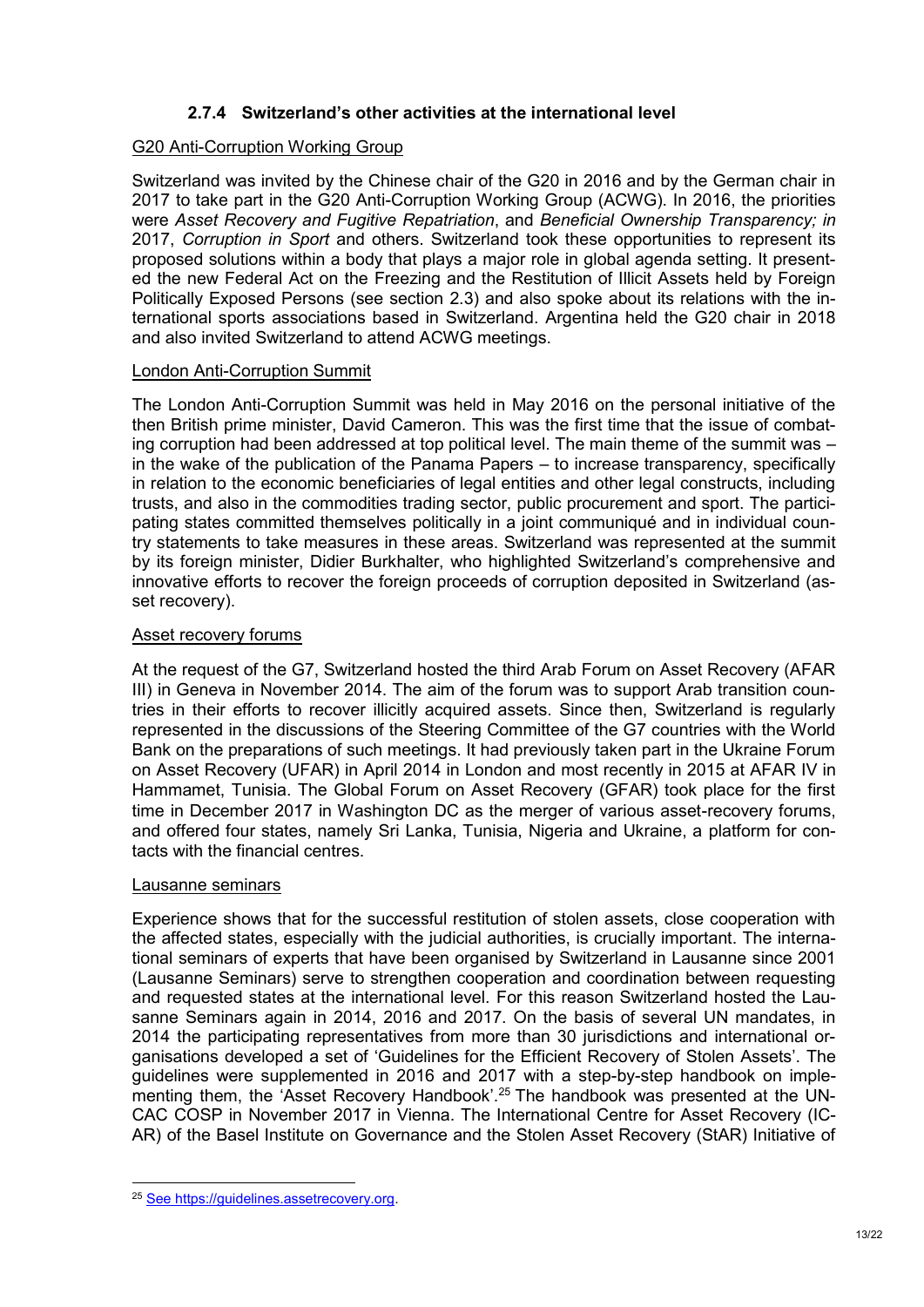the United Nations Office on Drugs and Crime (UNODC) and the World Bank were closely involved in the development of the guidelines and the handbook.

#### Addis Ababa Process

In February 2017, an 'international expert meeting on the management and disposal of recovered and returned stolen assets, including in support of sustainable development' took place in Addis Ababa. The meeting was funded by Switzerland and carried out by the UN. The aim of the meeting was to provide a first overview of cases of asset recovery to date and their success factors, and through this to close the gap between the different perspectives of lawyers and development specialists from the North and South. Switzerland and Ethiopia took up a recommendation of the Addis Ababa Action Agenda (part of the 2030 Agenda), which is to be developed on the basis of 'Best Practices on Asset Return' by the international community.

#### Partnering Against Corruption Initiative

Since November 2016, the World Economic Forum has invited Switzerland (FDFA/SFPD) to take part in the meetings of the Partnering Against Corruption Initiative (PACI). PACI is one of the Forum's oldest and most important initiatives and aims to bring together high-level representatives mainly from the private sector, but also from governments and civil society, with a view to developing collaborative solutions to the questions of corruption and transparency, in particular in the most economically dynamic emerging markets. These meetings have provided opportunities for Switzerland to share experiences in the field of fighting corruption and to start working with the Forum on this issue.

#### <span id="page-13-0"></span>**3. Status of implementation of the IDWG core group's recommendations from its 2011–13 activity report**

In its 2011–13 activity report, the IDWG core group presented ten recommendations to strengthen Switzerland's anti-corruption framework. The progress made to date in implementing these recommendations is outlined below and – where relevant – new recommendations have been drawn up (text boxes).

## <span id="page-13-1"></span>**3.1 Development cooperation**

1

*The IDWG core group recommended that the SDC and SECO prepare a list of Swiss development cooperation projects, programmes and other measures to combat corruption and provide this information to the IDWG (Recommendation 1).*

On 12 August 2016 various lists of the projects undertaken since 1 January 2014 by the FDFA's Swiss Agency for Development and Cooperation (SDC) and SECO were published on the webpage of the IDWG on Combating Corruption.<sup>26</sup>

These lists comprise 62 projects and programmes in 32 countries which directly or indirectly contribute to combating corruption. The overall objective is to improve governance at central, regional and local levels and to strengthen public institutions (including the judiciary and prosecution authorities) and civil society.

Furthermore, details were published on the same webpage about the main institutional measures taken since 1 January 2014 by the two federal agencies and by the FDFA's Compliance Office to prevent corruption in development cooperation.

These lists are an important source of information for internal users at the Federal Administration as well as external stakeholders. They document the fact that Switzerland fulfils its

<sup>26</sup> [https://www.eda.admin.ch/eda/en/home/foreign-policy/financial-centre-economy/corruption/working-group](https://www.eda.admin.ch/eda/en/home/foreign-policy/financial-centre-economy/corruption/working-group-combating-corruption.html)[combating-corruption.html.](https://www.eda.admin.ch/eda/en/home/foreign-policy/financial-centre-economy/corruption/working-group-combating-corruption.html)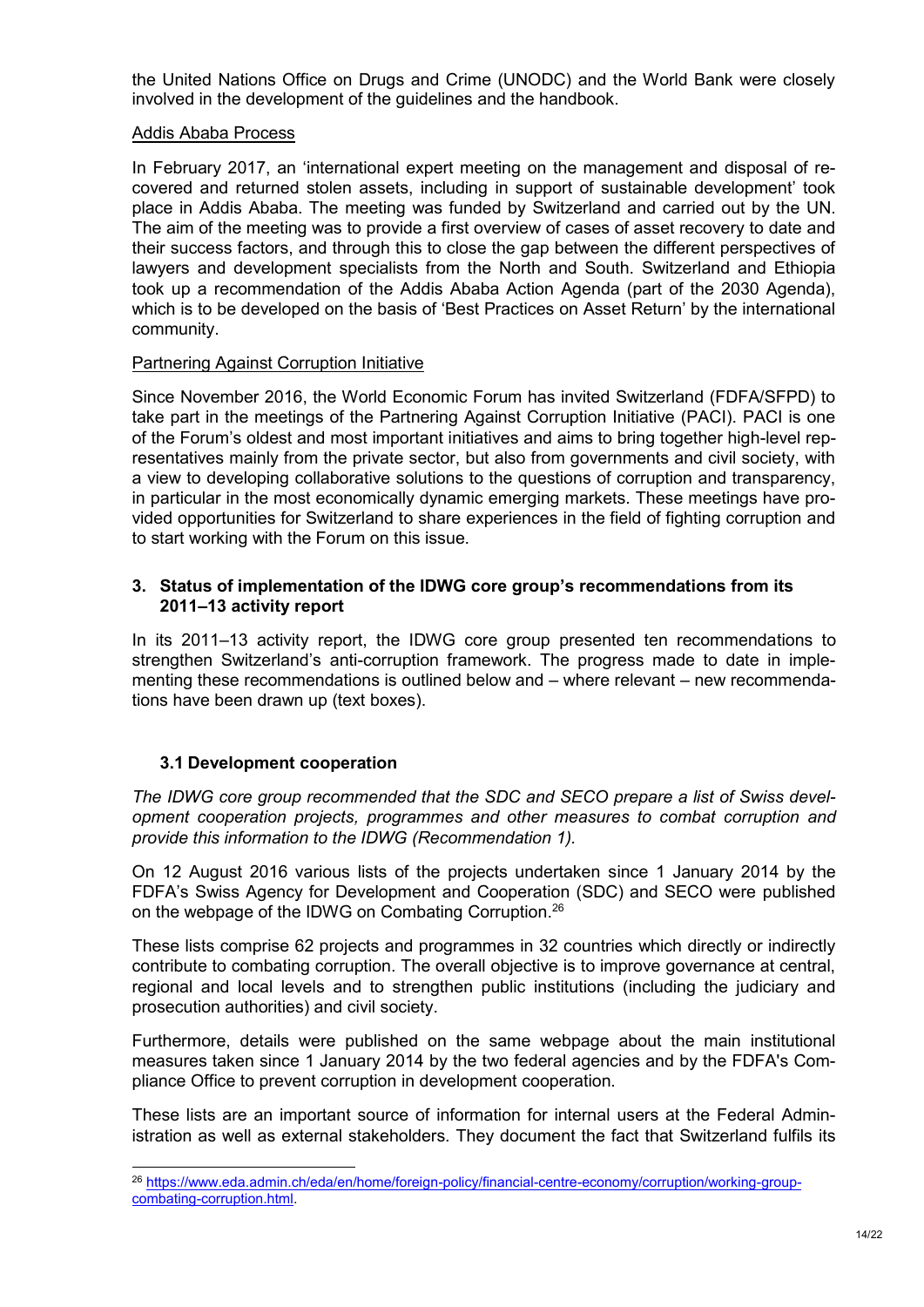obligation to provide technical assistance (under the UNCAC) by way of numerous development projects. However, as they represent the status at a given time, they should be updated on an ongoing basis.

#### *Recommendation 1: The IDWG core group recommends that the SDC and SECO periodically update the existing lists of their projects and programmes to combat corruption and make these lists available to the public.*

## <span id="page-14-0"></span>**3.2 Reporting obligation in decentralised administrative units**

*The IDWG core group recommended adoption of a reporting obligation in cases of suspicion of corruption (analogous to Article 22a FPA) for all decentralised administrative units (Recommendation 2).*

On 29 September 2016 the chair of the IDWG on Combating Corruption sent a letter to the heads of 29 decentralised administrative units of the federal government with their own legal personality (as per Annex 1 of the Government and Administration Organisation Ordinance<sup>27</sup>) and of organisations which had been hived-off from the federal government (hereinafter collectively referred to as 'decentralised units'). In this letter he enquired about the situation in the decentralised units regarding the legal basis for reporting obligations and rights in cases of corruption and about any concrete implementation of such legal bases (code of conduct, regulations, directives, etc.).

While the replies varied greatly in terms of quality and level of detail, the survey gave the IDWG an overview of the situation. Of the 29 decentralised units, 13 are subject to Art. 22a of the Federal Personnel Act (FPA), four have a similar legal basis outside of the FPA, eight have no legal basis (although a contractual basis in some cases), and four did not provide sufficient information (although it can be assumed that they also have no legal basis or, at most, are subject to contractual regulations). In most of the decentralised units not subject to Art. 22a FPA, whistleblowers are entitled to or obliged to report abuses, suspected instances of corruption or irregularities to an internal body (e.g. line manager, senior management or legal service). Only three decentralised units mention the existence of an external reporting office.

As 13 of the 29 decentralised units are subject to the FPA, these already have in Art. 22a FPA a legal basis for whistleblowing. Four administrative units have established whistleblowing rules in their relevant laws outside of the FPA. The decentralised administrative units subject to the Code of Obligations currently have no provisions in this respect. The IDWG core group expects that the Federal Council will in due course present Parliament with a (revised) bill introducing a whistleblowing law for the private sector (cf. also section **[2.3](#page-5-0)**) which, upon enactment, would also apply for the decentralised units subject to the Code of Obligations. The IDWG core group is therefore not under any immediate pressure to take further implementation steps in this respect (even if no provision is made for a reporting *obligation* analogous to Art. 22a FPA).

## <span id="page-14-1"></span>**3.3 Implementation of a cooling-off period**

*The IDWG core group noted that the revolving door clause was not contained in various senior federal employees' employment contracts. The IDWG core group recommended that this clause be adopted, where objectively appropriate, in the employment contracts of senior managers of the Federal Administration (Recommendation 3).* 

<sup>-</sup><sup>27</sup> Government and Administration Organisation Ordinance of 25 November 1998 (GAOO / SR 172.010.1).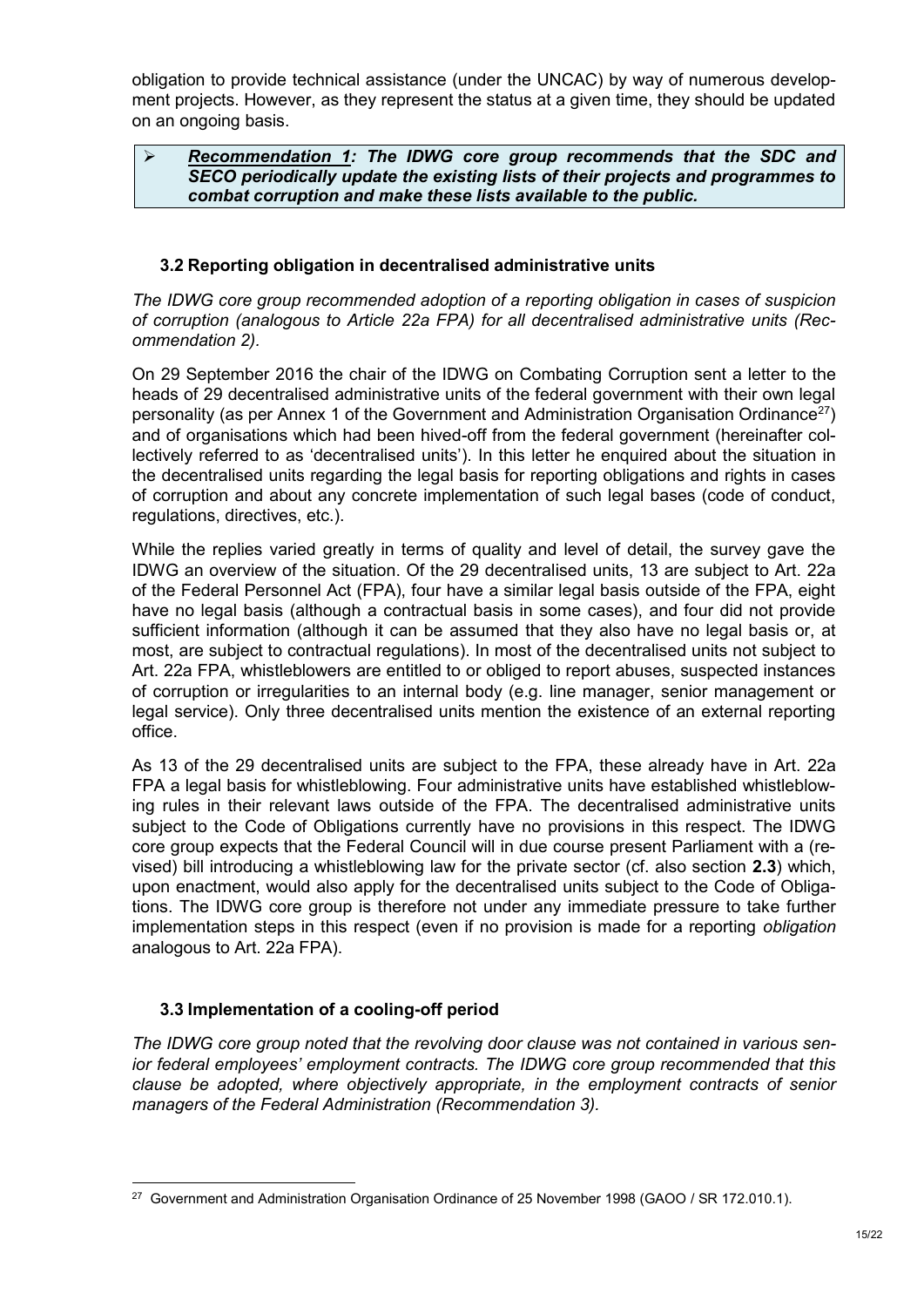With the ordinance of 25 November 2015 on the cooling-off period for employees of the central and decentralised Federal Administration<sup>28</sup>, which came into effect on 1 January 2016, the Federal Council established a legal basis to agree with central and decentralised federal employees on a minimum mandatory period before which they can move into the private sector. It is up to the individual departments and offices to incorporate any such 'revolving door' clauses into the contracts of the employees in question.

The IDWG core group will continue to monitor closely the implementation of this recommendation in practice. To this end it intends to conduct a survey within the Federal Administration on the implementation of the revolving door clause in employment contracts from salary grade 35 up.

## <span id="page-15-0"></span>**3.4 List of reporting offices abroad**

*The IDWG core group recommended that the FDFA compile a list of offices in different countries where corruption can be reported, especially for use by the private sector (Recommendation 4).*

A list of anti-corruption bodies worldwide, together with their contact details, was published at the end of 2015 on the webpage of the IDWG on Combating Corruption<sup>29</sup> (under 'Reporting offices') and on SECO's anti-corruption webpage<sup>30</sup> (under 'Further information'). This is available to the public and in particular all Swiss companies and private individuals wishing to report suspected instances of corruption abroad to the relevant local authorities. The list is regularly checked and updated by the IDWG secretariat in collaboration with the Swiss representations to ensure it can fulfil its purpose.

## <span id="page-15-1"></span>**3.5 Advanced training of at-risk groups**

*The IDWG core group recommended identifying specific risk groups in the Federal Administration and working towards appropriate advanced training in the area of corruption (Recommendation 5).*

In association with armasuisse, the IDWG secretariat has identified seven general groups or activities within the Federal Administration at particular risk of corruption:

- a) Procurement;
- b) Liquidation processes;
- c) Second jobs;
- d) Subsidies;
- e) Authorisation/supervision;
- f) Property management;
- g) Risks abroad.

A subsequent consultation with the secretaries general of the seven federal government departments found that, in principle, there is general consensus on the groups and activities identified as being at risk. However, some reservations were raised with respect to the additional bureaucracy and resources required at the department level; the opinion was that responsibility should remain with the individual federal offices or directorates.

<sup>1</sup> <sup>28</sup> Official Compilation of Federal Legislation (AS) 2015 5019.

<sup>29</sup> [https://www.eda.admin.ch/eda/en/home/foreign-policy/financial-centre-economy/corruption/working-group](https://www.eda.admin.ch/eda/en/home/foreign-policy/financial-centre-economy/corruption/working-group-combating-corruption.html)[combating-corruption.html.](https://www.eda.admin.ch/eda/en/home/foreign-policy/financial-centre-economy/corruption/working-group-combating-corruption.html) 30

[https://www.seco.admin.ch/seco/en/home/Aussenwirtschaftspolitik\\_Wirtschaftliche\\_Zusammenarbeit/Wirtschaftsb](https://www.seco.admin.ch/seco/en/home/Aussenwirtschaftspolitik_Wirtschaftliche_Zusammenarbeit/Wirtschaftsbeziehungen/Korruptionsbekaempfung/Informationen_fuer_Unternehmen.html) eziehungen/Korruptionsbekaempfung/Informationen fuer\_Unternehmen.html.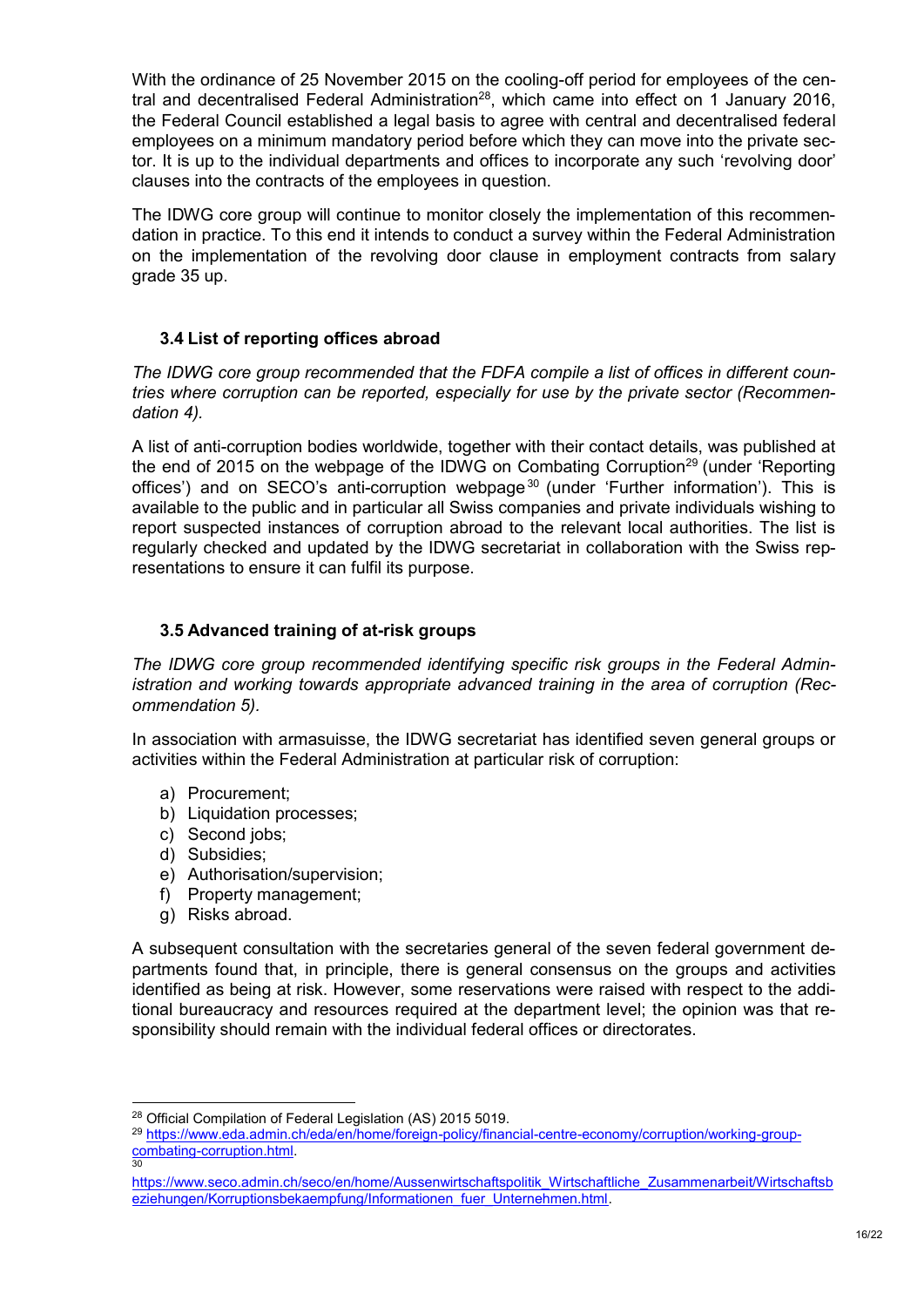The IDWG core group believes that the at-risk groups and activities within the Federal Administration are adequately determined and that all offices involved in education and training should make a priority of raising awareness among these particular groups and activities. The IDWG on Combating Corruption itself will increasingly direct its communication efforts to the target groups dealing with at-risk activities.

#### *Recommendation 2: The IDWG core group recommends taking measures to increase awareness within specific at-risk groups and activities at the Federal Administration.*

## <span id="page-16-0"></span>**3.6 E-learning module**

*The IDWG core group recommended that specific groups at risk within the Federal Administration work through the existing e-learning module 'Combating Corruption'. The module contains references to the legislation, the Federal Administration's Code of Conduct, information on federal employees' obligation to report and practical case studies. The extension of the recommendation to all employees of the Federal Administration was to be reviewed within the framework of the preparation of the 2014–17 Activity Report on Combating Corruption (Recommendation 6).*

On 25 June 2015 the IDWG on Combating Corruption was successful in its request to have the Conference of Secretaries General declare the e-learning module mandatory for all Federal Administration employees with internet access. On 14 December 2015 the Conference of Secretaries General ruled as follows: *"The e-learning module 'Corruption prevention and code of conduct' is hereby declared compulsory as of 1 January 2017 for all employees of salary grades 12-23 with managerial functions and with e-gate access, and for all employees of salary grades 24-38, also with e-gate access."* Based on the decision of the Conference of Secretaries General, the Federal Office of Personnel (FOPER) expanded the existing elearning module and made it available on its new intranet platform from 1 March 2017 (as the web-based training course 'Corruption prevention and code of conduct' (*Korruptionsprävention und Verhaltenskodex*)). This was also announced internally in the Federal Administration.

The IDWG core group considers it important that web-based training is being used to raise awareness of corruption prevention and to draw attention to the code of conduct among the target groups designated by the Conference of Secretaries General. It will closely monitor implementation of this ruling passed by the Conference of Secretaries General on 14 December 2015.

## <span id="page-16-1"></span>**3.7 Raising awareness among SMEs**

1

*The IDWG core group recommended continuing the measures to raise awareness among companies of corruption risks in international business transactions with a focus on SMEs with international operations. The topic of combating corruption was to continue to be included in business-related events (Recommendation 7).*

During the reporting period, the IDWG on Combating Corruption organised for the second time since 2012 a workshop on corruption risks abroad, at which the preventive measures of federal agencies as well as of international organisations and SMEs were presented. Furthermore, representatives of the IDWG on Combating Corruption, specifically from  $SECO<sup>31</sup>$ and the FDFA/SFPD, actively participated in efforts at various events to raise awareness among Swiss companies of the risk of corruption in international business transactions, together with business associations, Transparency International Switzerland, universities, etc.

 $^\mathrm{31}$  Between 2014 and 2017, SECO alone participated in a total of 11 events and activities to raise awareness among companies of the risks of corruption in international business activities.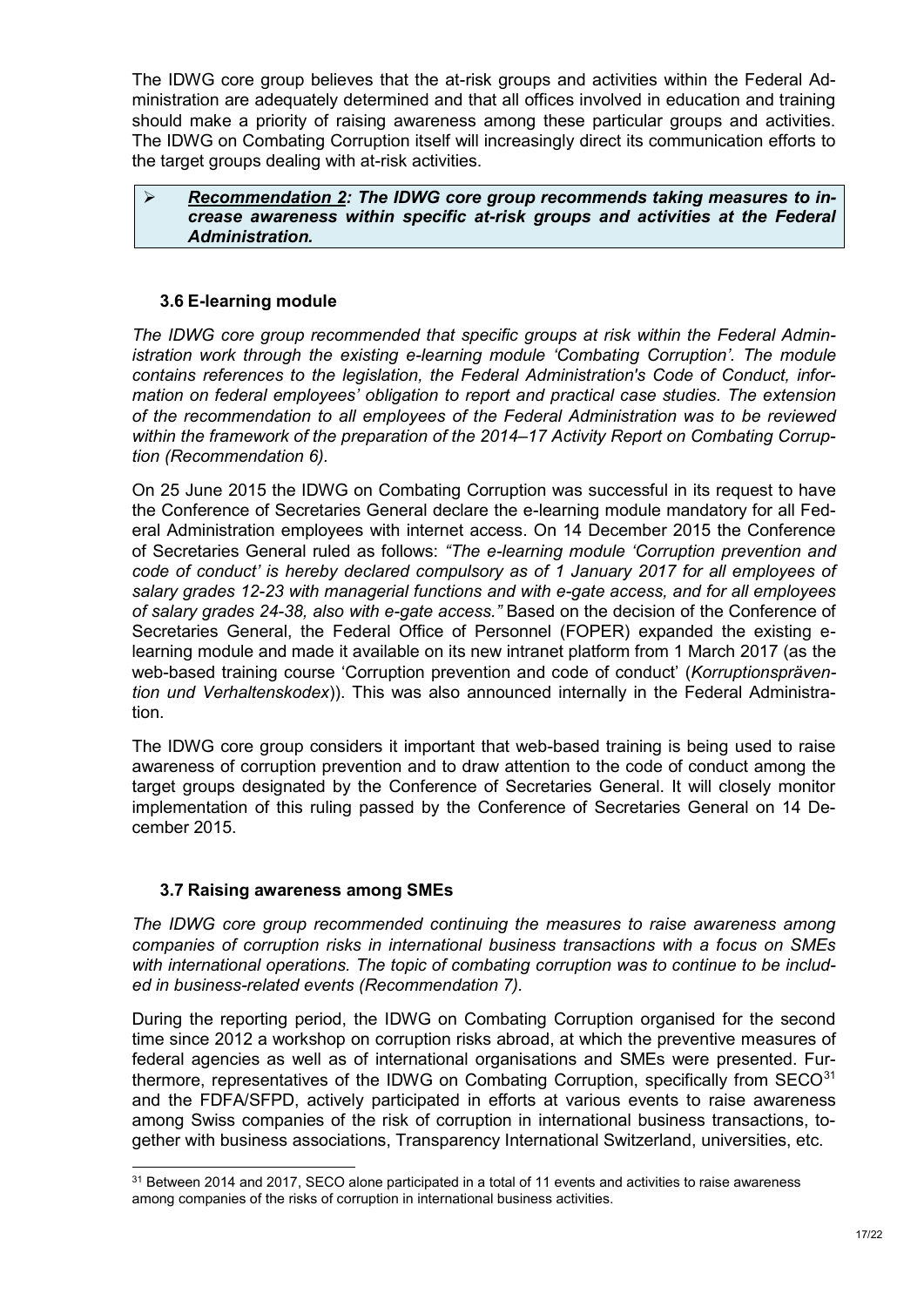Raising awareness among SMEs remains a particular challenge. Given their limited human resources, especially in regard to compliance, SMEs rarely attend corruption prevention events, even when invited by their business associations. In contrast, the larger multinationals generally have compliance departments and specialised legal advisers well acquainted with anti-corruption policies and practices. The third, revised version of SECO's brochure 'Preventing corruption – Information for Swiss businesses operating abroad'  $(2017)^{32}$  is specifically written for SMEs. The IDWG core group welcomes the publication of this brochure and will continue to support SECO in raising awareness among SMEs. It also appears worth exploring the idea of a consulting service for SMEs so as to put interested firms in contact with compliance experts from the private sector (e.g. providers of risk analysis for new projects).

#### *Recommendation 3: The IDWG core group recommends that SECO continue its measures to build awareness among SMEs of the risks of corruption when doing business abroad.*

## <span id="page-17-0"></span>**3.8 Cooperation with cantons and cities**

*The IDWG core group recommended that cooperation with the Conference of the Cantonal Governments (CCG) and with the individual cantons and cities should be strengthened (Recommendation 8). The IDWG core group also recommended that cantons and cities appoint specific individuals or offices with the mission of combating corruption and notify the public and especially the IDWG of these individuals/offices in order to simplify cooperation (Recommendation 9).*

Already in January 2014 a delegation of the IDWG participated in a training seminar in Zurich run by the Association of Audit Offices of German-Speaking Switzerland and the Principality of Liechtenstein, which was mainly attended by representatives of the cantonal administrations. The delegation presented the IDWG's activities, the legal provisions for combating corruption in Switzerland and at the international level and the implementation of the OECD's recommendations for Switzerland regarding the cantons' anti-corruption efforts. The presentations were subsequently also published in the Newsletter of the Institute of Internal Auditing Switzerland (IIAS).

A comparison of whistleblower protection provisions and reporting offices in the cantons, conducted by two members of the core group, noted that substantial progress had been made by 2016 since the initial survey in 2010. These findings were reported in an OECD publication.<sup>33</sup> However, the core group has not yet systematically identified the persons in charge of anti-corruption at the cantonal authorities and encouraged them to participate in the IDWG's events. The core group thus also believes there is substantial potential for improvement regarding communication with the cantons.

After a survey by the IDWG secretariat in 2010 had already revealed little interest among the cantons and cities in increasing their anti-corruption collaboration at a federal level, a consultation with the Conference of the Cantonal Governments of Switzerland (CCG) in 2015 again found that the CCG gave low priority to corruption and how to combat it. The CCG did however express an interest in working together with the IDWG and its secretariat on an ad hoc basis and in participating in the plenary meetings and possibly also organising an information session for the cantons together with the IDWG.

The core group is convinced that the cantons face similar challenges as the federal government in combating and preventing corruption; therefore, interested cantons should be included in the exchange of information and best practices organised by the IDWG.

 $\frac{1}{32}$ 

https://www.seco.admin.ch/seco/en/home/Publikationen\_Dienstleistungen/Publikationen\_und\_Formulare/Aussen wirtschafts/broschueren/korruption\_vermeiden.html.

<sup>33</sup> Committing to Effective Whistleblower Protection, OECD Publishing, Paris, 2016, page 29, Box 1.1.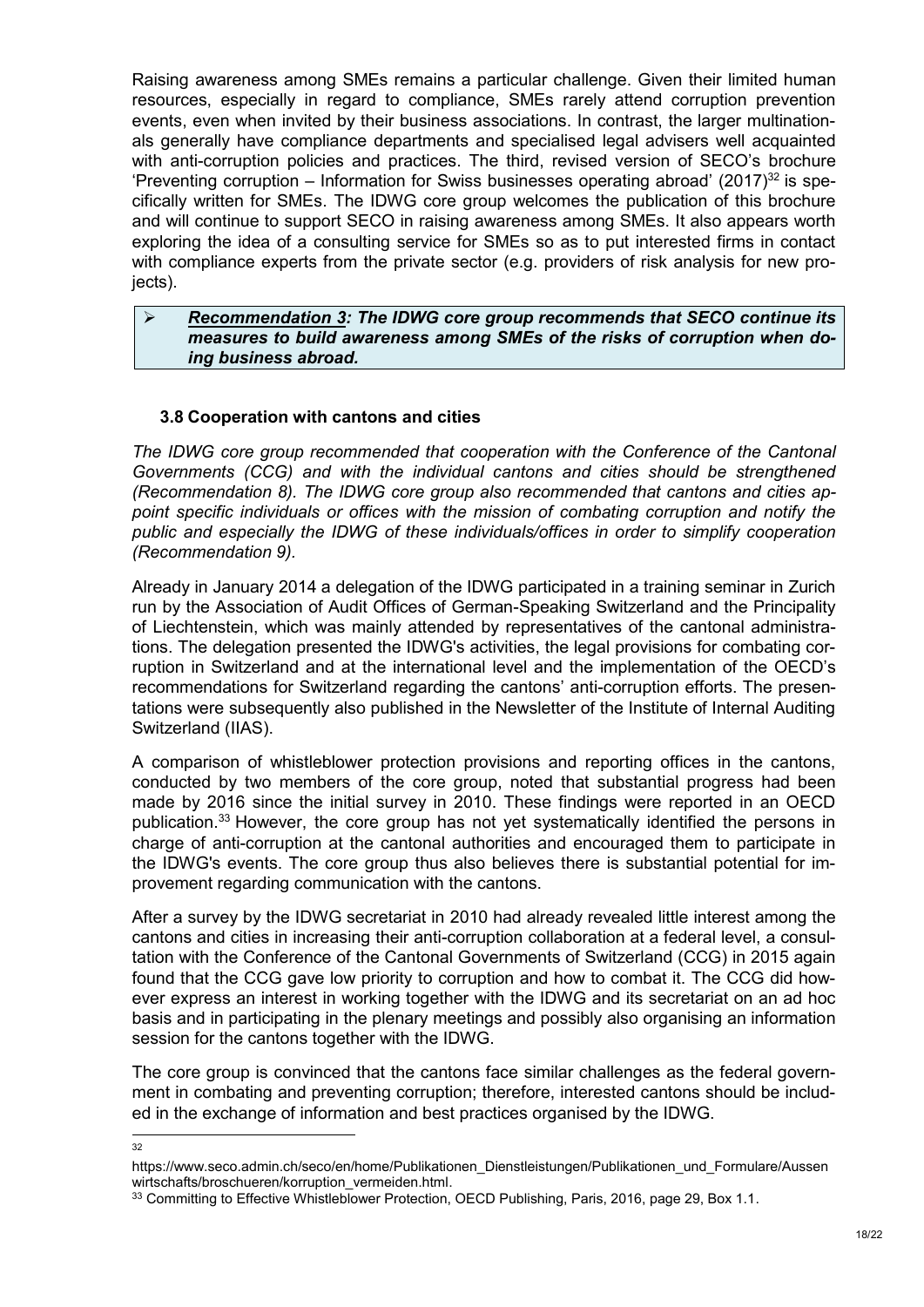## <span id="page-18-0"></span>**3.9 Secretariat of the IDWG on Combating Corruption**

*The IDWG core group recommended that additional human and financial resources be allocated to the IDWG secretariat (Recommendation 10).*

The Federal Council has decision-making authority on this matter. At the time the 2011–13 Activity Report of the IDWG on Combating Corruption was published in October 2014, the Federal Council did not respond to this recommendation. The Swiss Federal Audit Office (SFAO) concluded in its evaluation in 2017 (see section 4.1) that additional human and financial resources would be needed to fully implement the mandate given by the Federal Council. While the core group recognises that an increase in resources is not currently conceivable for financial reasons, it agrees that it is important to ensure personnel continuity within the secretariat, another deficiency noted by the SFAO. The rotation principle at the FDFA and the current practice of limiting the IDWG Secretary's term of office to a maximum of three years are not conducive to developing networks, skills and experience.

#### *Recommendation 4: The IDWG core group recommends that the FDFA ensure personnel continuity at the secretariat of the IDWG on Combating Corruption.*

## <span id="page-18-1"></span>**4. Assessment of performance and outlook for the future of the IDWG**

The Federal Council issued a mandate to the IDWG on 10 December 2008; this mandate is limited to a ten-year period and is renewable. In this context, the question arises as to whether the IDWG has proven itself as part of the Swiss anti-corruption framework and in what form the future anti-corruption efforts should be organised.

Further, upon taking note of the 2011–13 Activity Report of the IDWG on Combating Corruption on 8 October 2014, the Federal Council instructed the FDFA together with the Federal Department of Finance to review the question of where the IDWG secretariat should be housed. The General Secretariats of both departments subsequently agreed to defer the issue of where to house the secretariat until after publication of the findings of an evaluation by the Swiss Federal Audit Office (SFAO).

#### <span id="page-18-2"></span>**4.1 Evaluation by the Swiss Federal Audit Office**

The SFAO conducted an evaluation of the IDWG on Combating Corruption between April and July 2017 with a view to assessing its effectiveness and efficiency. In anticipation of this audit, the SFAO had previously withdrawn from the IDWG in 2015.

On 9 January 2018 the SFAO submitted its report<sup>34</sup> to the Federal Council for an opinion. The main results were as follows:

- (i) While the mandate given to the IDWG on Combating Corruption enables it to counter the risks of corruption in Switzerland, especially at a federal level, it could be more precisely defined in certain respects;
- (ii) The framework conditions are not conducive to fulfilment of the mandate. Reforms are needed in regard to the IDWG's autonomy, financial and human resources, scope of competency and authority, institutional memory and visibility;
- (iii) The Federal Council should express its political support for corruption prevention.

The SFAO has drawn up two recommendations for the Federal Council:

<sup>1</sup> <sup>34</sup> Contrôle fédéral des finances (2017): Lutte contre la corruption – Evaluation de la mise en œuvre de l'arrêté du Conseil fédéral du 19 octobre 2008.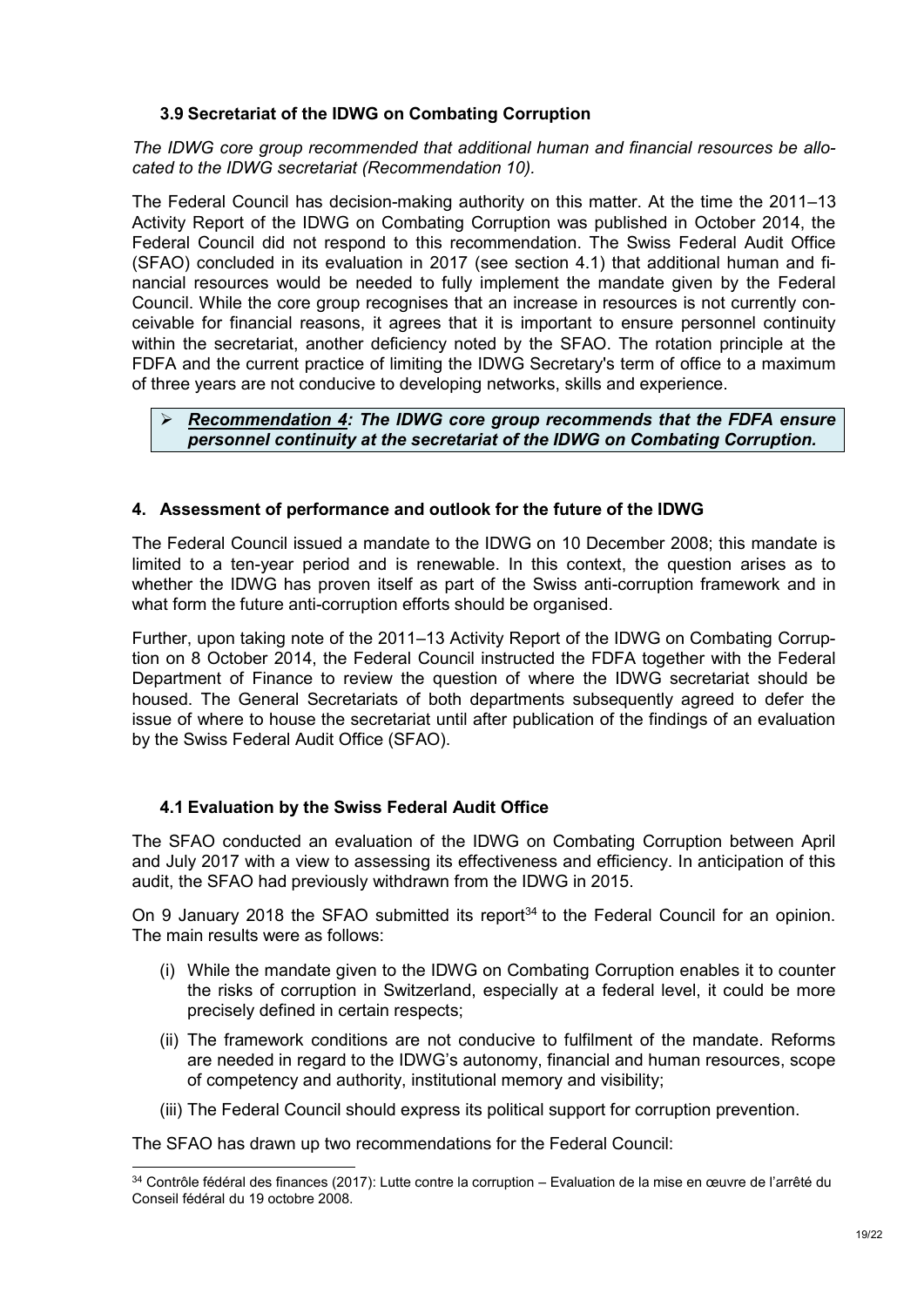- (i) A new mandate should be given to a body independent of the administration (i.e. an office of a federal delegate for combating corruption), which should be given the necessary resources, skills, powers and visibility;
- (ii) Regarding the concentration of anti-corruption tasks in the hands of specialists, the resources currently available in the Federal Administration should be recorded and the composition of delegations at international conferences should be questioned.

The SFAO is therefore in favour of an institutional reorganisation which, while maintaining a core working group (augmented by the representatives of cantons, cities and NGOs as well as independent experts) for the purpose of information exchange, would at the same time introduce the office of a federal delegate for combating corruption to which a range of functions would be transferred, in particular the formulation of a national anti-corruption strategy, participation in legislative processes, representing Switzerland at an international level, coordination at a national level, information gathering and evaluation, increasing awareness among authorities at all levels and in civil society. The office of the federal delegate for combating corruption would be housed with the Federal Council staff office in the Federal Chancellery. According to the SFAO, this model could be achieved without any additional resources (apart from a budget for conducting studies, surveys and analyses) by reallocating existing resources in the Federal Administration.

## <span id="page-19-0"></span>**4.2 Interim assessment of the core group**

The core group of the IDWG (as its steering committee) took note of the SFAO's recommendations. Based on the SFAO report, it drew up a range of practical suggestions which, if implemented, could eliminate certain weaknesses of the IDWG on Combating Corruption.

While the IDWG appears to be well accepted within the Federal Administration, the core group itself notes self-critically that, with its existing resources, it has had limited effect in a wider circle outside the Federal Administration. It has therefore decided to systematically include the representatives of the cantons, civil society and the private sector in the planning of plenary meetings and workshops so as to place a stronger emphasis on their specific interests and to address individual target groups more directly. As previously mentioned (section 3.5), raising awareness among at-risk groups takes priority over increasing public relations efforts, for which additional resources would be necessary.

The core group also reassessed the decision to house the secretariat within the FDFA and concluded that there were no advantages to be gained by housing it in another department. It agrees with the SFAO that personnel continuity in the secretariat should be improved and has formulated a recommendation to this effect for the FDFA (see section [3.9](#page-18-0) above). However, the core group is sceptical about the idea of centralising anti-corruption tasks in the Federal Administration. It believes that anti-corruption efforts should remain a cross-cutting task in which all federal departments participate through the coordination of their respective existing competencies. It also seriously doubts that the model proposed by the SFAO could be implemented without any additional resources, given that a 'federal delegate for combating corruption' would undoubtedly need a separate secretariat and would still be reliant on the expertise and support of the administration, e.g. to conduct the various country reports ('peer reviews') and implement the recommendations of the international committees. Moreover, when it comes to negotiating new standards that are binding upon the federal government, Switzerland cannot be represented by a delegate who demands independence of that government's directives.

The core group has repeatedly deliberated on whether the IDWG is sufficiently independent to address politically controversial issues. In its current configuration, the IDWG – unlike, for example, the federal government's extra-parliamentary advisory commissions – cannot very well play the role of political catalyst. Moreover, the Federal Council has to date not given it a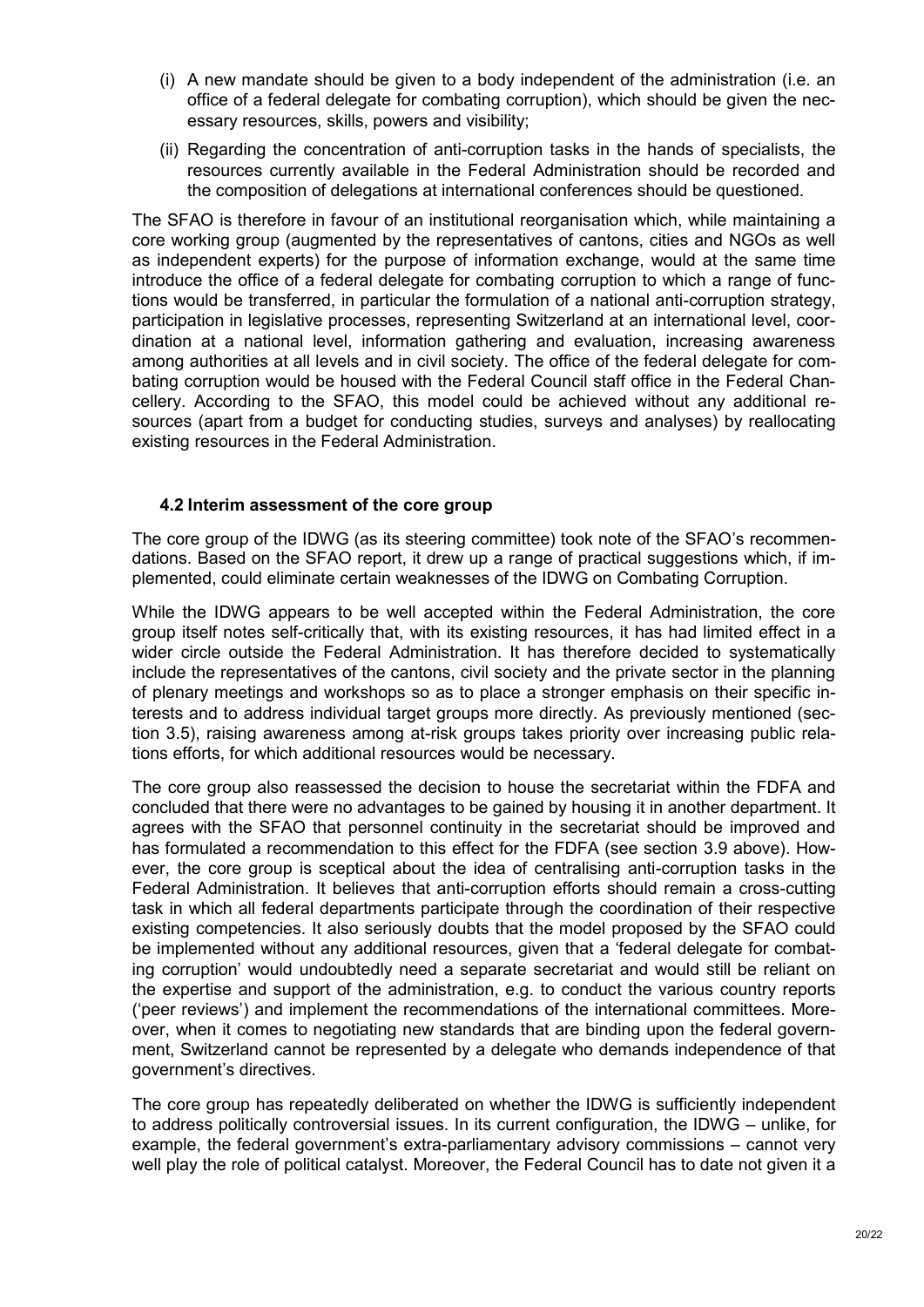broad remit in this respect.<sup>35</sup> The IDWG has therefore limited its intervention to ad-hoc recommendations of a more technical and directive nature for the administration in the context of its periodic activity reports. The recommendations formulated as part of international country reports and addressed to Switzerland go into more depth, and the core group has also dealt with these recommendations and monitored their implementation. Such recommendations – together with the findings from IDWG workshops – could by all means form a basis for an anti-corruption strategy at federal government level.

The core group acknowledges that there has been to date no overall view of Switzerland's anti-corruption framework and no strategy for its further development. It agrees with the SFAO that these gaps should be closed if possible. A two-year period would seem appropriate for drawing up strategic and operational objectives; this would also allow Switzerland to meet the requirement for 'effective, coordinated anti-corruption policies' (Art. 5 UNCAC) in its UNCAC country review (from mid-2020). As a cross-departmental project organisation, the core group (i.e. the IDWG) would be in a position to coordinate the development of a broadbased strategy.

Based on the evaluation and its own assessment, the core group formulated the following additional recommendation:

 *Recommendation 5: The core group recommends that the Federal Council give a mandate to the IDWG on Combating Corruption to formulate strategic and operational objectives to prevent and combat corruption at the federal level.*

## <span id="page-20-0"></span>**4.3 New mandate of the IDWG on Combating Corruption**

The IDWG on Combating Corruption has a mandate up to the end of 2018. Together with this activity report, the core group submits an application to the Federal Council for a new 10 year mandate. As before, this conceives the IDWG as an internal body which reports to the Federal Council, with the management and secretariat provided by the FDFA. In principle, the IDWG consists of all federal offices with an interest in combating corruption as well as the SFAO and the Office of the Attorney General of Switzerland. It establishes a core group to which it can delegate operational tasks (such as planning and control). The members of this core group are, as before, the FDFA's Directorate of Political Affairs (Sectoral Foreign Policies Division), SECO, the FOJ, the FOPER, armasuisse, the SFAO, the Office of the Attorney General of Switzerland and, as a new member, fedpol. The composition of the core group could change over the course of the mandate with the addition of other federal offices.

The remit of the IDWG should be more clearly defined. Its primary task lies in internal coordination: without impinging upon the individual federal offices' powers, the IDWG should help them achieve smooth and seamless collaboration. Through its coordination, it also ensures coherency in Switzerland's presence within the various international bodies. Moreover, the IDWG contributes to examining and, where possible, implementing the recommendations from the country reviews by GRECO, the OECD and UNCAC.

The IDWG organises workshops to which it may also invite interested stakeholders outside the Federal Administration, such as the cantons, communes, private businesses, civil society and experts. It addresses subject-specific target groups, however, rather than the general public. It promotes dialogue with the cantons through its information network.

The IDWG works to identify successful anti-corruption measures and disseminates this information within the administration. In addition, the IDWG should be tasked with formulating strategic and operational objectives for preventing and combating corruption at a federal level, to be presented to the Federal Council by 31 March 2020 for approval. The IDWG work-

<sup>1</sup>  $35$  The Federal Council Decision of 19.8.2008 merely states that the IDWG "may be called upon to formulate joint policies at a national level upon the request of the Federal Council".